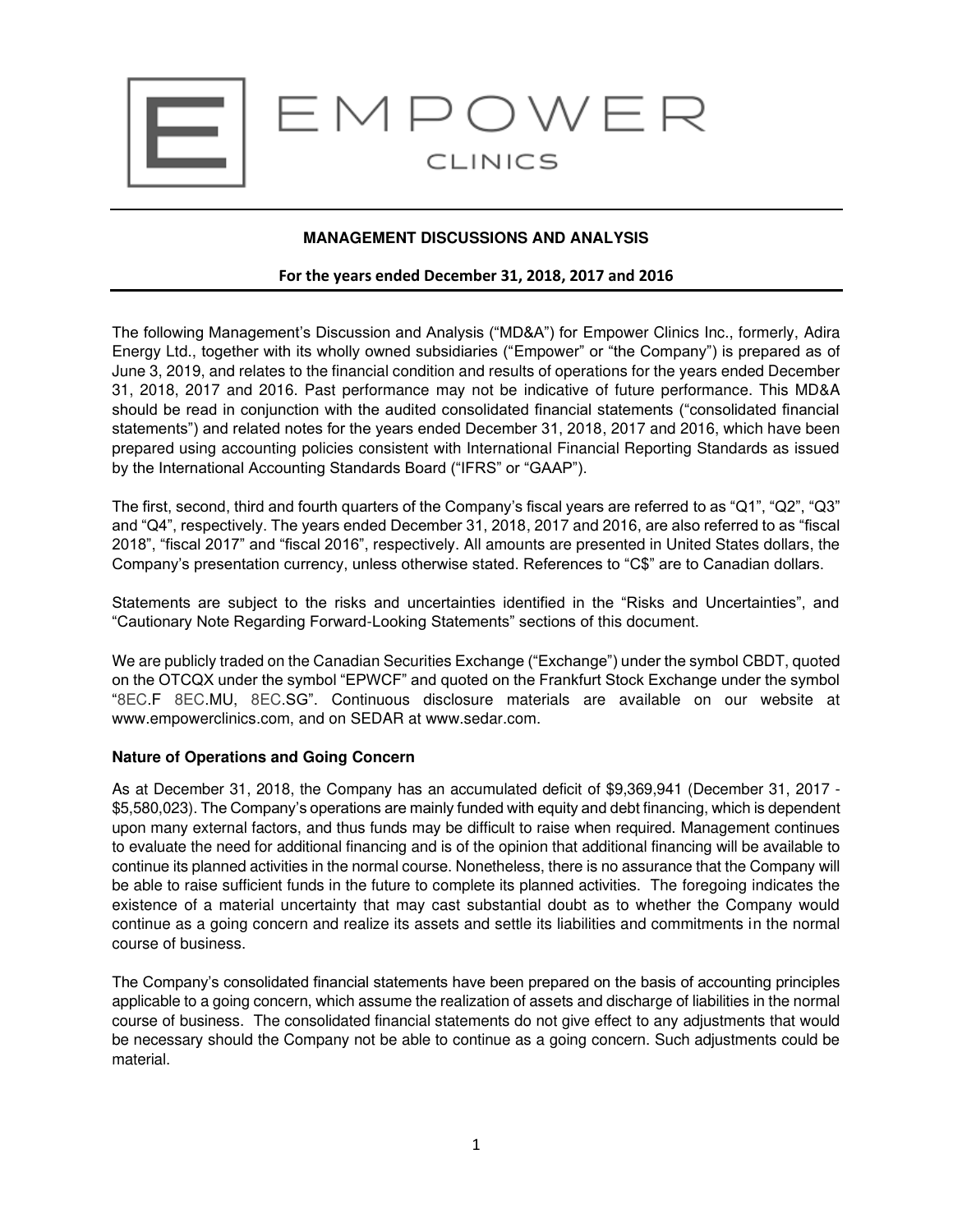# **FISCAL 2018 CONSOLIDATED FINANCIAL HIGHLIGHTS**

- 7,607 patient visits generating revenue of \$1,091,386 or \$0.02 per share, compared to 9,705 patient visits generating \$1,507,050 or \$0.03 per share for fiscal 2017, and 7,784 patient visits generating \$2,134,857 or \$0.18 per share for fiscal 2016.
- Net loss of \$3,789,918 or \$0.06 per share, compared to \$3,109,921 or \$0.06 per share for fiscal 2017, and \$1,591,588 or \$0.14 per share for fiscal 2016.
- Cash used in operating activities was \$2,835,710 or \$0.04 per share, compared to \$1,587,760 or \$0.03 per share for fiscal 2017, and \$523,827 or \$0.04 per share for fiscal 2016.
- Cash at December 31, 2018 of \$157,668.
- Working capital deficit at December 31, 2018 of \$3,070,900.

# **FISCAL 2018 KEY DEVELOPMENTS**

## **Reverse Takeover**

On April 23, 2018, the Company completed a reverse takeover of Adira Energy Ltd. ("Adira") and completed the amalgamation and consolidation into Empower Clinics Inc. and completed the requirements for a public listing on the Canadian Securities Exchange. Additionally, as part of the listing, the Company completed a private placement of 8,443,473 shares of the Company at a price of C\$0.31 per share for gross proceeds of C\$2,617,477 and \$2,089,495 of the convertible debentures were converted into common shares of the Company.

## **RECENT DEVELOPMENTS**

# **Intention to Launch CBD Extraction Facility**

The Company intends to open a fully functioning hemp-based CBD extraction facility in greater Portland, Oregon in Q2 2019, with the first extraction system expected to have the capacity to produce 6,000 kilograms of extracted product per year. The 5,000 sq. ft. facility in Sandy, Oregon has now been secured through a 5 year lease agreement and preparations are underway to begin licensing and permit requirements to commence operations in 2019.

## **Acquisition of Sun Valley Clinics**

On April 30, 2019, the Company completed the acquisition of the business of Sun Valley Certification Clinics Holdings LLC ("Sun Valley"), including its interests in certain affiliates, by way of a share acquisition. Sun Valley operates a network of professional medical cannabis and pain management practices, with five clinics in Arizona, one clinic in Las Vegas, a tele-medicine platform serving California, and a fully developed franchise business model for the domestic and international medical cannabis industry. The current Sun Valley clinic locations are:

- 4218 W Dunlap Ave, Phoenix, AZ
- 12801 W Bell Rd #145, Surprise, AZ
- 4015 E Bell Rd #130, Phoenix, AZ
- 2011 E University Dr, Mesa, AZ
- 7074 E Speedway Blvd, Tucson, AZ
- 2550 S Rainbow Blvd, Las Vegas, NV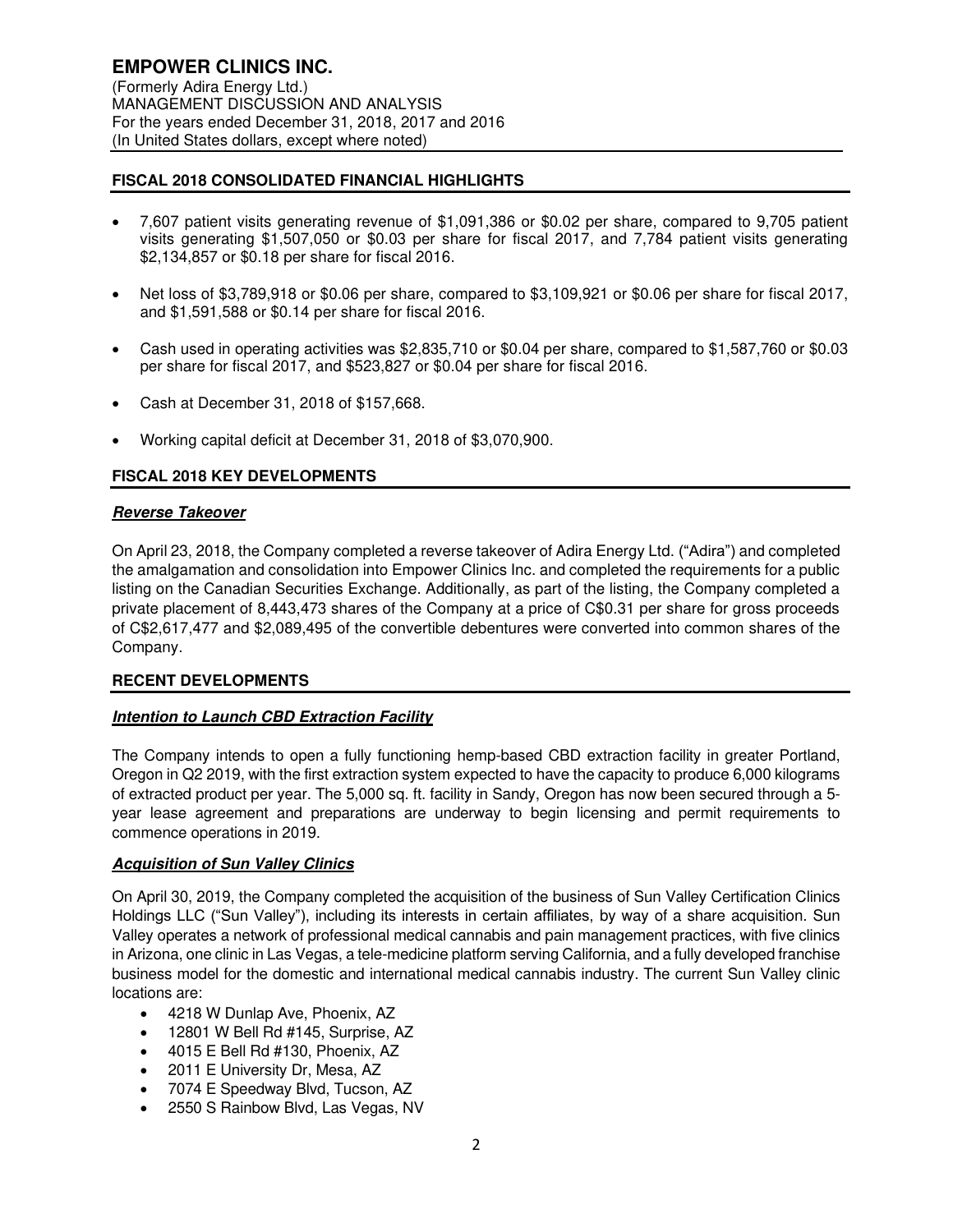# **Focus on CBD Product Sales**

Empower has commenced selling its proprietary line of CBD-based products called SOLLIEVO, Italian for Relief, through its network of company-owned clinics in the United States. Empower's patient base and customers are expected to benefit from access to high margin derivative products, including CBD lotion, tinctures, spectrum oils, capsules, lozenges, patches, e-drinks, topical lotions, gel caps, hemp extract drops and pet elixir hemp extract drops. Patients and customers will be able to access Empower's home delivery and e-commerce platform.

# **CBD Market Demand**

The passing in the United States of the US\$867 billion Agriculture Improvement Act (the "Farm Bill") has legalized hemp and hemp-based products. This has created an opportunity for the production and sale of a variety of CBD-based products that can provide genuine help and effective relief to millions of people suffering from a variety of qualifying conditions. Recent reports and studies indicate the approval of the Farm Bill could create a US\$20 billion industry by 2022.

# **Increased Patient Access**

With a rapidly expanding company-owned clinic network and significant expansion opportunity with the successful acquisition of Sun Valley Clinics and the roll-out of the Sun Valley franchise model, Empower anticipates it will grow its total patient list substantially in the years ahead. This is expected to provide greater opportunity for treatment analysis using artificial intelligence (AI) data collection and analysis.

# **Market Leading Technology**

Empower utilizes a market-leading patient electronic management and POS system that is HIPAA compliant and provides insight to patient care. The Company supports remote patients using its tele-medicine portal, enabling patients who are unable to come to a location to benefit from a doctor consultation.

# **Subsequent Share Transactions**

On January 17, 2019, pursuant to the conversion of convertible debt on December 14, 2018, the Company cancelled 422,678 common shares, which had been issued for \$0.14 (C\$0.18) per common share and reissued 417,000 common shares at a deemed price of \$0.14 (C\$0.18) per common share.

On March 3, 2019, pursuant to the termination agreement with the former CEO, the Company cancelled 2,651,875 common shares.

On March 8, 2019, the Company issued 1,500,000 common shares at a deemed price of \$0.17 (C\$0.23) per common share as settlement of amounts payable for marketing and professional services of \$254,728 (C\$347,500).

On March 22, 2019, pursuant to the exercise of common share purchase warrants, the Company issued 431,075 common shares for \$0.14 (C\$0.19) per common share for gross proceeds of \$61,617 (C\$79,230). As at December 31, 2018, the Company had received \$61,617 (C\$79,230) in relation to the exercise of the share purchase warrants. These proceeds were recorded as a share subscription liability until these associated common shares were issued on March 22, 2019.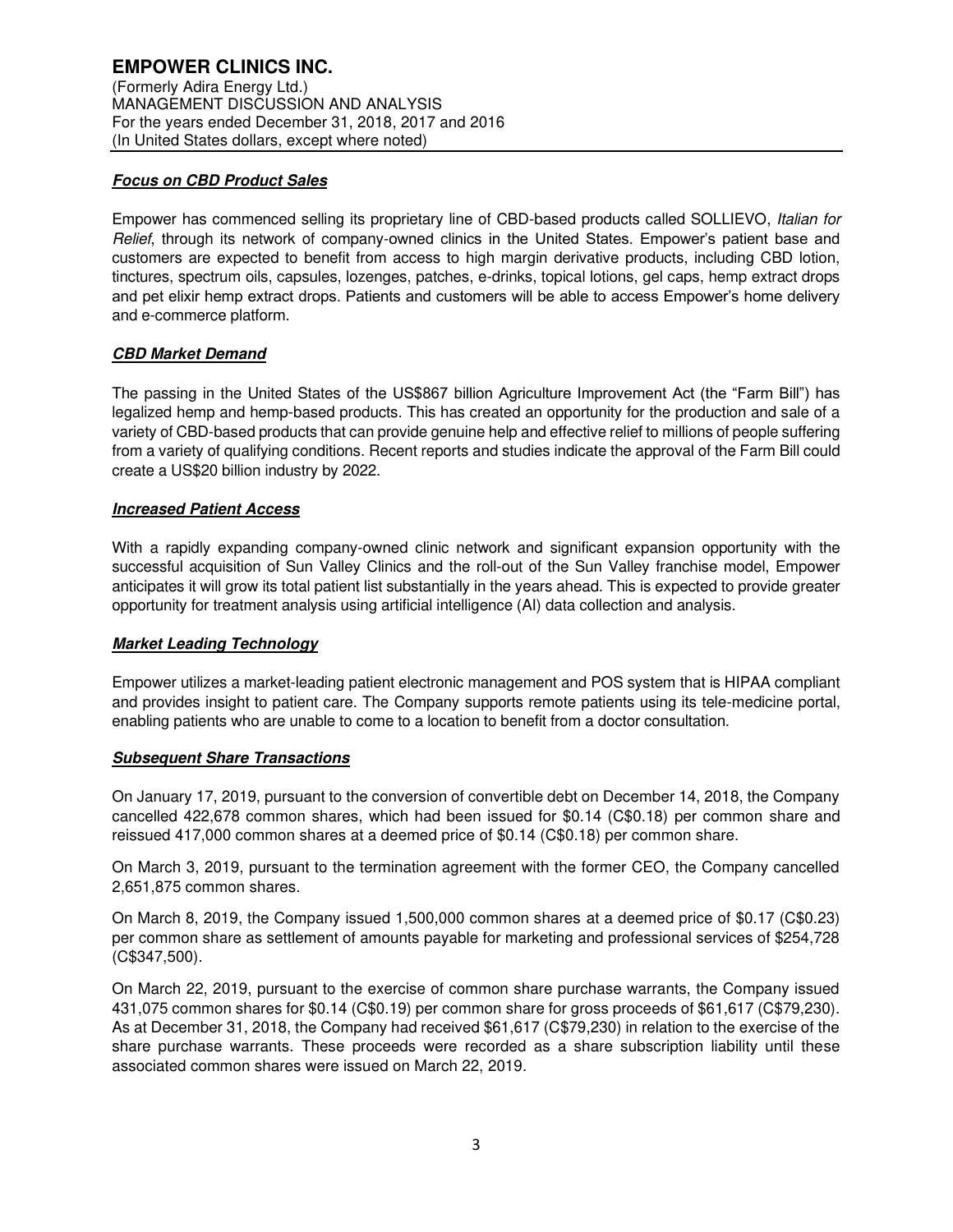(Formerly Adira Energy Ltd.) MANAGEMENT DISCUSSION AND ANALYSIS For the years ended December 31, 2018, 2017 and 2016 (In United States dollars, except where noted)

On April 2, 2019, the Company raised \$599,145 (C\$799,500) through the issue of convertible debentures, expiring on April 2, 2020. The holder may at any time during the term of the convertible debenture convert all or part into units of the Company consisting of one common share and one common share purchase warrant. Each warrant entitles the holder to acquire one common share at an exercise price equal to \$0.12 (C\$0.16).

On April 2, 2019, pursuant to a private placement financing, the Company issued 21,115,000 units at a price of \$0.08 (C\$0.10) per unit for gross proceeds of \$1,582,359 (C\$2,111,500). Each unit consists of one common share and one common share purchase warrant. Each warrant entitles the holder to acquire one common share at a price of \$0.12 (C\$0.16) per share for a period of two years following the closing date of the financing.

On April 30, 2019, pursuant to the acquisition of Sun Valley, the Company issued 22,409,425 common shares at a deemed price of \$0.14 (C\$0.183).

On May 3, 2019, the Company raised \$154,345 (C\$207,270) through the issue of convertible debentures, expiring on May 3, 2020. The holder may at any time during the term of the convertible debenture convert all or part into units of the Company consisting of one common share and one common share purchase warrant. Each warrant entitles the holder to acquire one common share at an exercise price equal to \$0.12 (C\$0.16).

On May 3, 2019, pursuant to a private placement financing, the Company issued 5,762,500 units at a price of \$0.08 (C\$0.10) per unit for gross proceeds of \$429,109 (C\$576,250). Each unit consists of one common share and one common share purchase warrant. Each warrant entitles the holder to acquire one common share at a price of \$0.12 (C\$0.16) per share for a period of two years following the closing date of the financing.

# **OVERVIEW OF THE BUSINESS**

The Company is a British Columbia incorporated Canadian company which operates a growing network of physician-staffed medical certification clinics with a primary focus on enabling patients to improve and protect their health.

The new Empower Clinics is a growth focused, vertically integrated CBD Life Sciences company committed to improving patients' lives with products, technology and health systems, through a network of medical clinics across the US.

It is expected that Empower's proprietary product line "Sollievo" will offer patients a variety of delivery methods of doctor recommended cannabidiol ("CBD") based products in its clinics, online and at major retailers. With over 165,000 patients in its database, an expanding clinic footprint, a focus on new technologies, including tele-medicine, and an expanded product development strategy, Empower is undertaking new growth initiatives to be positioned as a vertically integrated, diverse, market-leading service provider for complex patient requirements in 2019 and beyond.

The Company currently operates 10 physical clinics locations and multiple mobile clinics in the State of Oregon that in combination serve patients across the states of Oregon, Washington, Illinois, Arizona, Nevada and operates a tele-medicine platform to serve patients in California.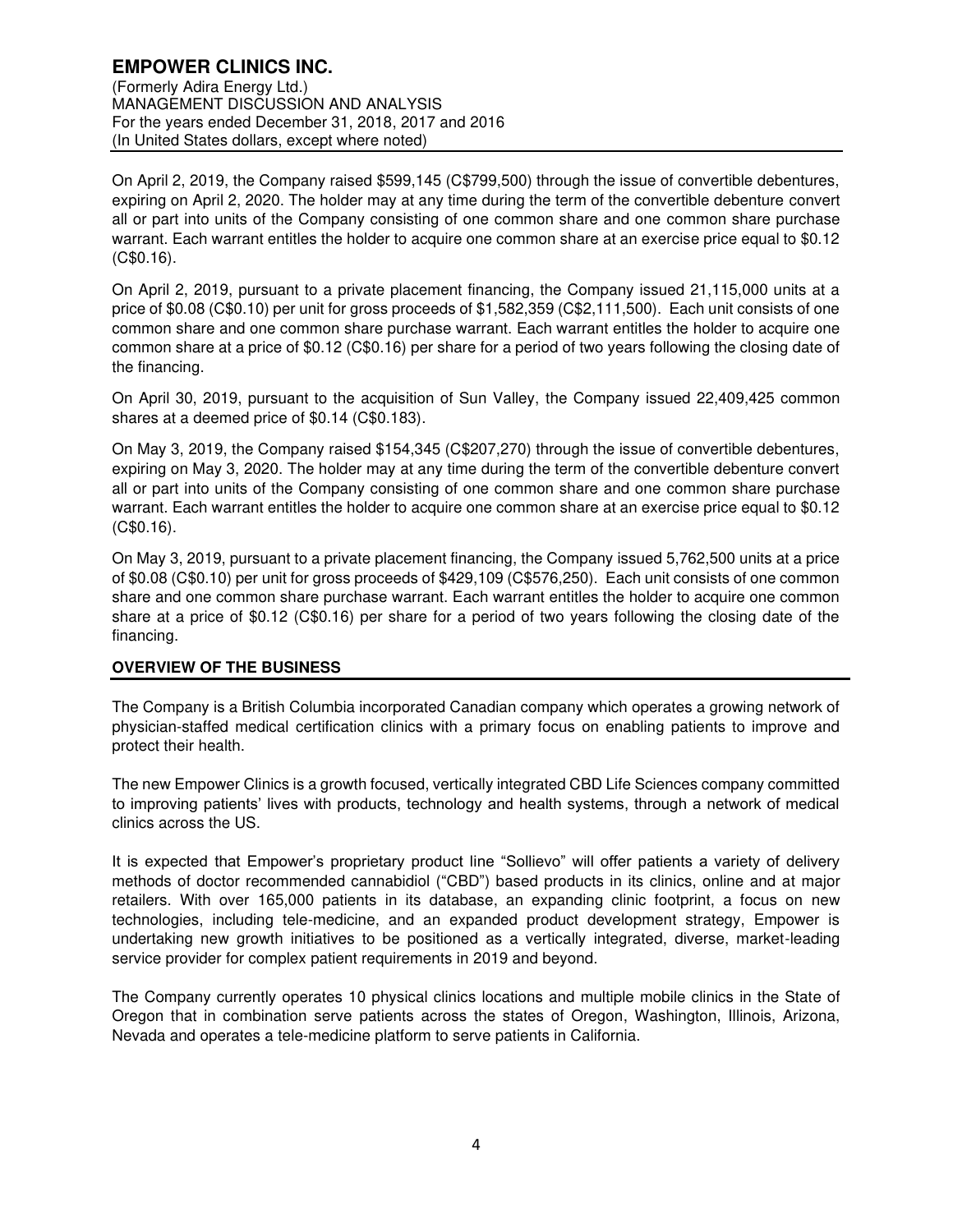(Formerly Adira Energy Ltd.) MANAGEMENT DISCUSSION AND ANALYSIS For the years ended December 31, 2018, 2017 and 2016 (In United States dollars, except where noted)

As part of the Sun Valley acquisition, the Company is launching a franchise model allowing for easy and fast nationwide scalability that will increase the distribution of Sollievo and Sun Valley CBD products, to access many more patients and consumers in new and developing markets for the Company. Franchisees will retain rights to specific territories to open and operate Sun Valley Health clinics and sell CBD products in clinics and to local sales regions. Empower receives upfront franchise fees, ongoing clinic royalties, product royalties and ownership of patient database information.

Empower has multiple distribution strategies for our branded Sollievo CBD products that target chronic pain, insomnia, digestion, anxiety, sleep disorders and more. The Company owns the proprietary formulations for these products based on feedback from scientists and patients, and the Company intends to invest in developing these formulations to become a market leading hemp-derived CBD based product distributor. Distribution of products will naturally fit into the Company's clinic strategy with the development of retail-like kiosks in clinics and as a standard feature in franchises nationwide. E-commerce will be an important distribution channel going forward providing patients and general consumers the opportunity to access and purchase Company products. Sollievo products include lotions and balms, tinctures, gel caps, pain patches and an e-drink, all at various phases of R&D and production.

The Company has developed a proprietary software platform to manage patients through the medical certification process that is a HIPAA compliant Electronic Health Record system and patient management portal. It provides improved management of patients while improving the ability of our doctors, admins and staff to treat and serve patients needs. The tele-medicine platform allows patients to register and select an appointment time to conduct a private consultation with one of the physicians remotely through a secure video link, thereby extending the reach of our clinic operations beyond the physical clinic locations. We believe going forward, greater demand for professional consultations will evolve the service offering for Company owned clinics and for franchisees throughout our network.

E-commerce platforms for Sollievo and Sun Valley CBD product lines present a developing opportunity for the Company and our network of future franchise partners. The passing in the United States of the US\$867 billion Agriculture Improvement Act has legalized hemp and hemp-based products. This has created an opportunity for the production and sale of a variety of CBD-based products that can provide genuine help and effective relief to millions of people suffering from a variety of qualifying conditions. Recent reports and studies indicate the approval of the Farm Bill could create a US\$20 billion industry by 2022. Online distribution channels supported by strong social media presence, influencer strategies and the ability to reach a wide-array of consumers, will provide the Company new growth opportunities with greater overall brand awareness.

Empower will open its first CBD extraction facility in greater Portland, Oregon taking possession June 1, 2019 then we will immediately commence the build-out of a new 5,000 square foot leased building to contain the first operating extraction systems capable of producing up to 20kg per day of high quality spectrum oil, isolate and/or distillate. The facility is strategically located in the agricultural plains of Mt. Hood, Oregon with over 200 licenced hemp farms in the neighbouring counties. Over time, the facility has the potential to be scaled to add multiple extraction, post-production and product manufacturing systems.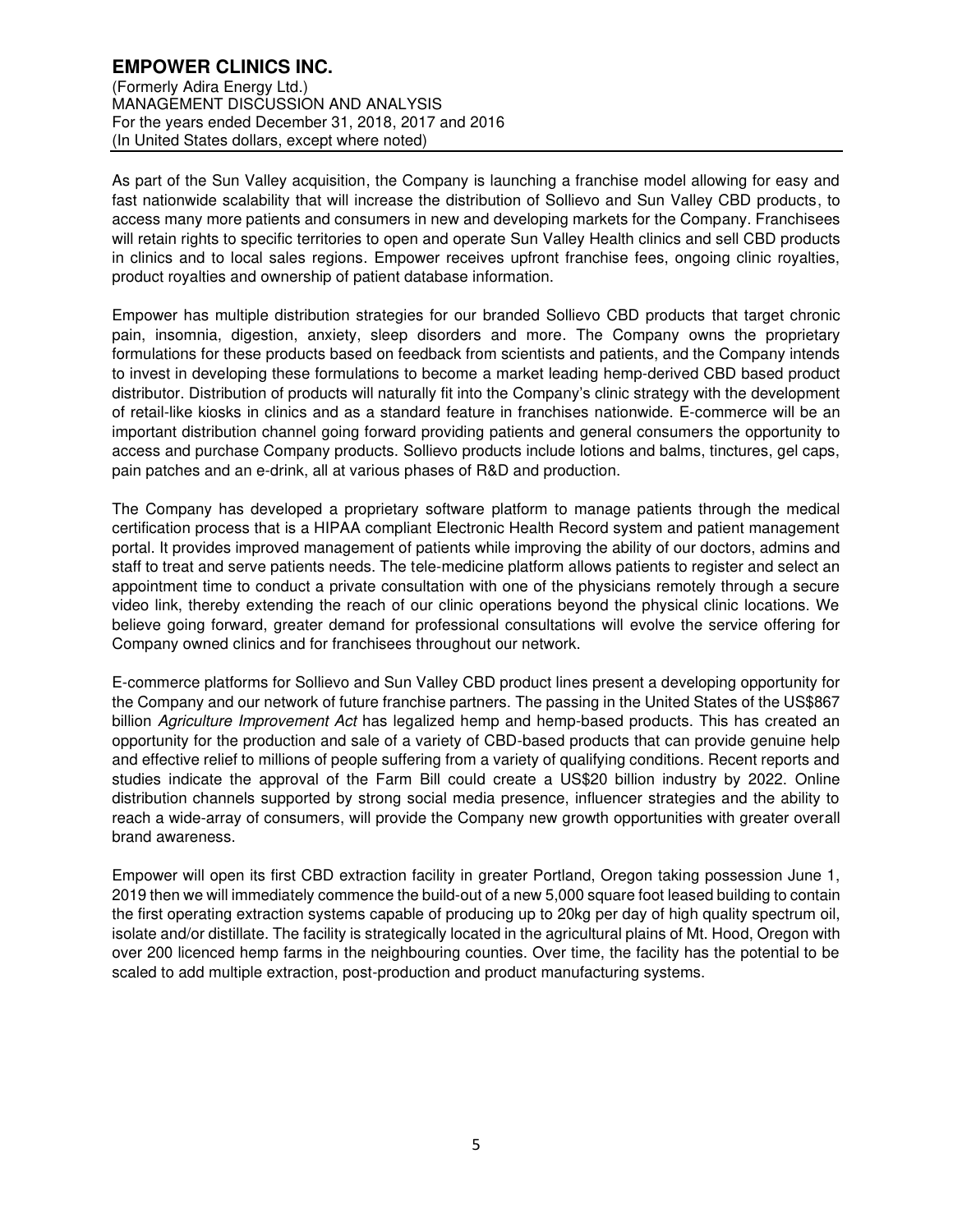## **OUTLOOK**

The Company will continue to be active and opportunistic with respect to mergers and acquisitions opportunities, with the goal of advancing its business plan and to increase shareholder value where possible. Additionally, the Company may seek to acquire third party channel partners to increase its patient base, margin per patient, and to increase shareholder value through the accretion of these operations and/or assets.

The Company is in active discussions to secure hemp bio-mass supply agreements from licensed producers in Oregon and Arizona with the objectives of locking in raw material supply agreements to support the new extraction facilities.

In addition, the Company is in active discussion with various product brands, brokers and retail sales outlet to secure short and long term sales contracts to support the revenue growth objectives for our hemp-derived CBD extract and CBD based products.

Currently, the market for both clinics and CBD based products in the United States remains highly fragmented with very few nationwide competitors. The Company seeks to take advantage of this by using its capital-light expenditure model to open franchised clinics, to create highly valuable patient relationships in new markets, further develop a wide-array of CBD formulations and product lines for nationwide distribution and own and operate hemp-derived CBD extraction facilities with the first location secured in Sandy, Oregon strategically located in the S.W. region of Portland, Oregon surrounded by over 200 hemp farms.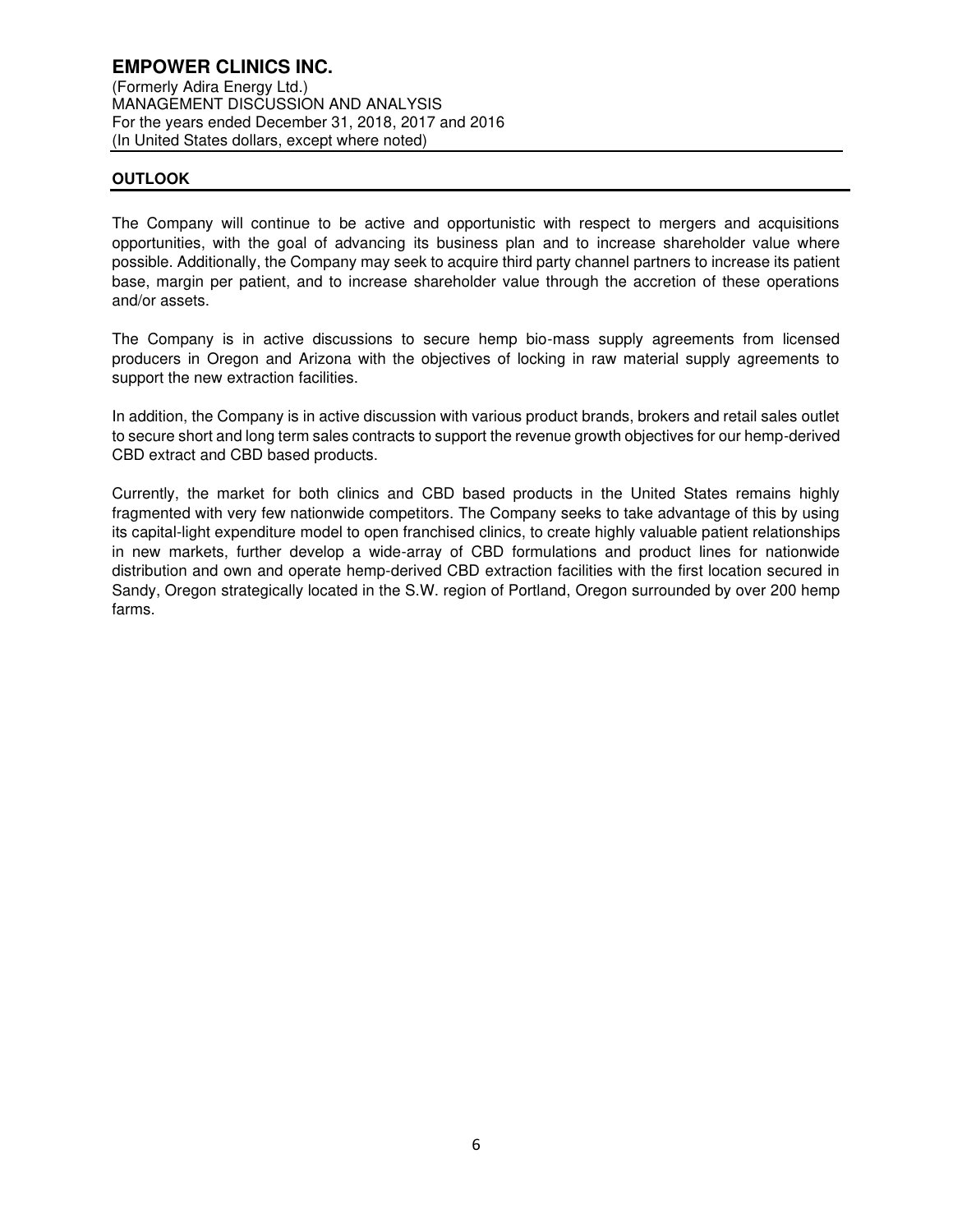# **REVIEW OF QUARTERLY AND ANNUAL RESULTS**

|                                     | Q4    | Q3      | Q2      | Q1      | Q4                       | Q3     | Q2     | Q <sub>1</sub> | <b>Fiscal</b> | Fiscal   | Fiscal  |
|-------------------------------------|-------|---------|---------|---------|--------------------------|--------|--------|----------------|---------------|----------|---------|
|                                     | 2018  | 2018    | 2018    | 2018    | 2017                     | 2017   | 2017   | 2017           | 2018          | 2017     | 2016    |
| <b>FINANCIAL</b><br><b>RESULTS:</b> |       |         |         |         |                          |        |        |                |               |          |         |
| Net revenues                        | 197   | 280     | 312     | 302     | 291                      | 389    | 418    | 409            | 1.091         | .507     | 2,135   |
| Income (loss)                       | 1,343 | (1.153) | (1,697) | (2,283) | (815)                    | (681)  | (837)  | (777           | (3,790)       | (3, 110) | (1,592) |
| Income (loss)                       |       |         |         |         |                          |        |        |                |               |          |         |
| per share:                          |       |         |         |         |                          |        |        |                |               |          |         |
| - Basic                             | 0.01  | (0.01)  | (0.02)  | (0.05)  | (0.02)                   | (0.01) | (0.04) | (0.01)         | (0.06)        | (0.06)   | (0.14)  |
| - Diluted                           | 0.01  | (0.01)  | (0.02)  | (0.05)  | (0.02)                   | (0.01) | (0.04) | (0.01)         | (0.06)        | (0.06)   | (0.14)  |
| Cash dividends                      |       |         |         |         |                          |        |        |                |               |          |         |
| declared                            |       |         |         |         | $\overline{\phantom{0}}$ | ٠      |        |                |               |          |         |
| Total assets                        | 514   | .546    | 1.038   | 1.359   | 630                      | 647    | 679    | 993            | 514           | 630      | 554     |
|                                     |       |         |         |         |                          |        |        |                |               |          |         |
| <b>OPERATING</b>                    |       |         |         |         |                          |        |        |                |               |          |         |
| <b>RESULTS:</b>                     |       |         |         |         |                          |        |        |                |               |          |         |
| <b>Patient visits</b>               | 1,314 | .864    | 2,187   | 2,242   | .893                     | 2,520  | 2,690  | 2,602          | 7,607         | 9,705    | 7,784   |

Amounts presented in thousands except per share amounts:

The Company has a limited operating history, which can make it difficult for investors to evaluate the Company's operations. As a result, the prior periods shown in the above table are not necessarily comparable and should not be relied upon as an indication of future performance.

The Company is expected to remain subject to many of the risks common to early-stage enterprises for the foreseeable future, including challenges related to laws, regulations, licensing, integrating and retaining qualified employees; making effective use of limited resources; achieving market acceptance of existing and future solutions; competing against companies with greater financial and technical resources; acquiring and retaining customers; and developing new solutions.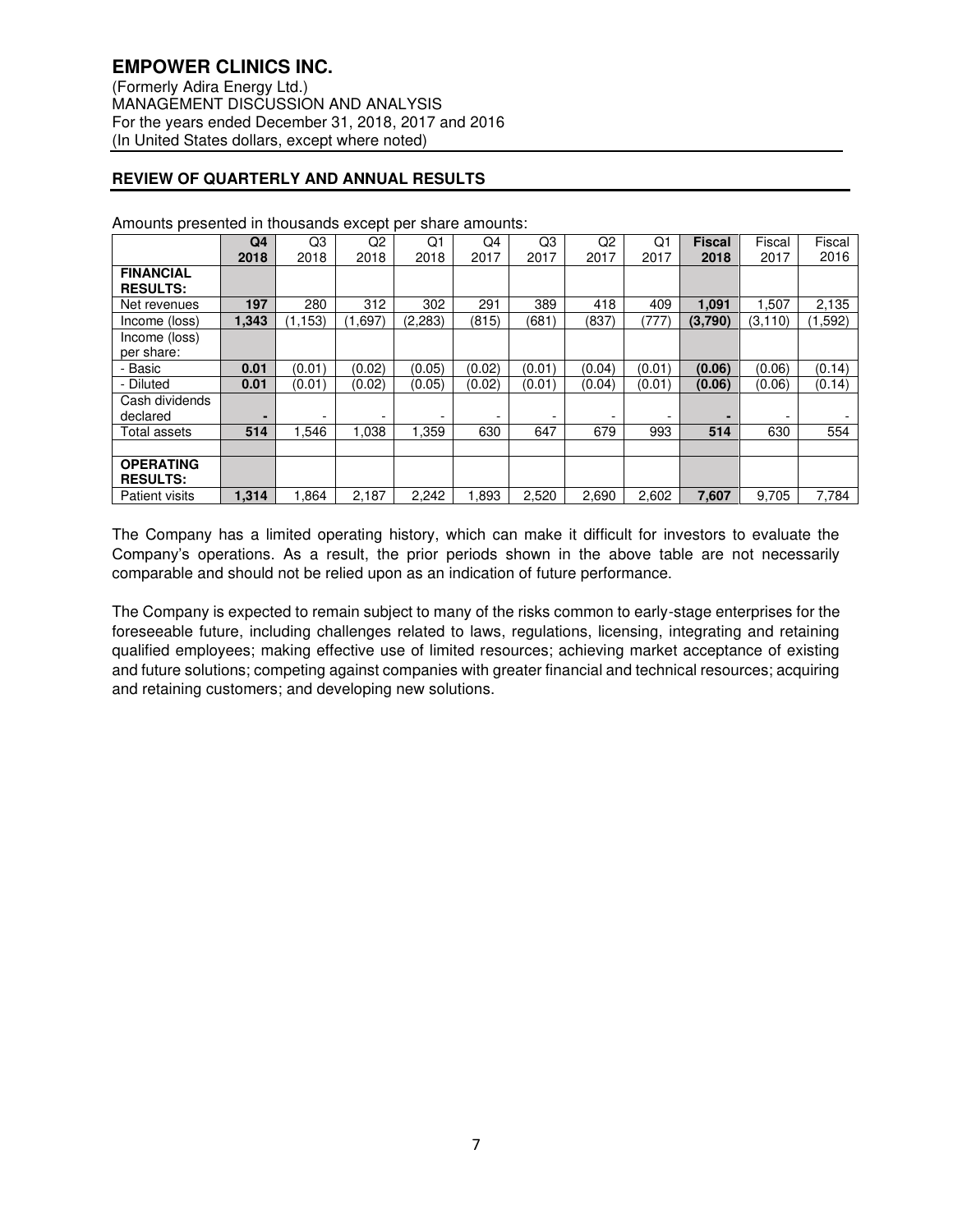## **Review of Consolidated Financial Information for Q4 2018 compared to Q4 2017**

|                                                   | Q4 2018               | Q4 2017    |
|---------------------------------------------------|-----------------------|------------|
|                                                   |                       |            |
| Clinic revenues                                   | \$<br>196,909<br>\$   | 291,721    |
| Direct clinic expenses                            | 115,655               | 114,252    |
| Earnings from clinic operations                   | 81,254                | 177,469    |
|                                                   |                       |            |
| Operating expenses                                | 169,230               | 142,075    |
| Legal and professional fees                       | 976,130               | 564,290    |
| Depreciation and amortization expense             | 80,304                | 25,902     |
| Share-based payments (recovery) expense           | (551, 511)            | 5,433      |
|                                                   |                       |            |
| Loss from operations                              | (592, 899)            | (560, 231) |
| Listing fee                                       | 165,148               |            |
| Accretion expense                                 | 26,841                | 245,014    |
| Interest expense                                  | 39,572                | 67,320     |
| (Gain) loss on change in fair value of warrant    |                       |            |
| liability                                         | (1,598,425)           |            |
| Gain on change in fair value of conversion option | (890, 136)            |            |
| Impairment of intangible assets                   | 64,200                |            |
| Impairment of asset held for sale                 | 57,072                |            |
| Restructuring expense, net                        | 110,424               |            |
| Other expense (income), net                       | 89,475                | (58,026)   |
|                                                   |                       |            |
| Income (loss) before income taxes                 | 1,342,930             | (814, 539) |
| Income tax expense                                |                       |            |
| Net income (loss) and comprehensive income        |                       |            |
| (loss) for the period                             | \$<br>1,342,930<br>\$ | (814, 539) |

## Clinic Revenues

Revenues were \$196,909, compared to \$291,721 during Q4 2017 as the Company received 1,314 patients spending on average \$150, compared to 1,893 patients spending on average \$154 during Q4 2017. Currently, the Company receives one revenue stream which is patient visits to existing clinics. The Company expects to expand that revenue stream as the Chicago clinic patient base grows and the Sollievo product brand is rolled out.

## Direct clinic expenses

Direct clinic expenses were \$115,655, compared to \$114,252 during Q4 2017. These costs are a function of our doctor roster and clinic staff to run their clinics. The Company employs both medical doctors and nurses and clinic staff to run their clinics. The Company is currently adding doctors and nurses in the clinic operating areas thereby cutting down on medical travel expenses.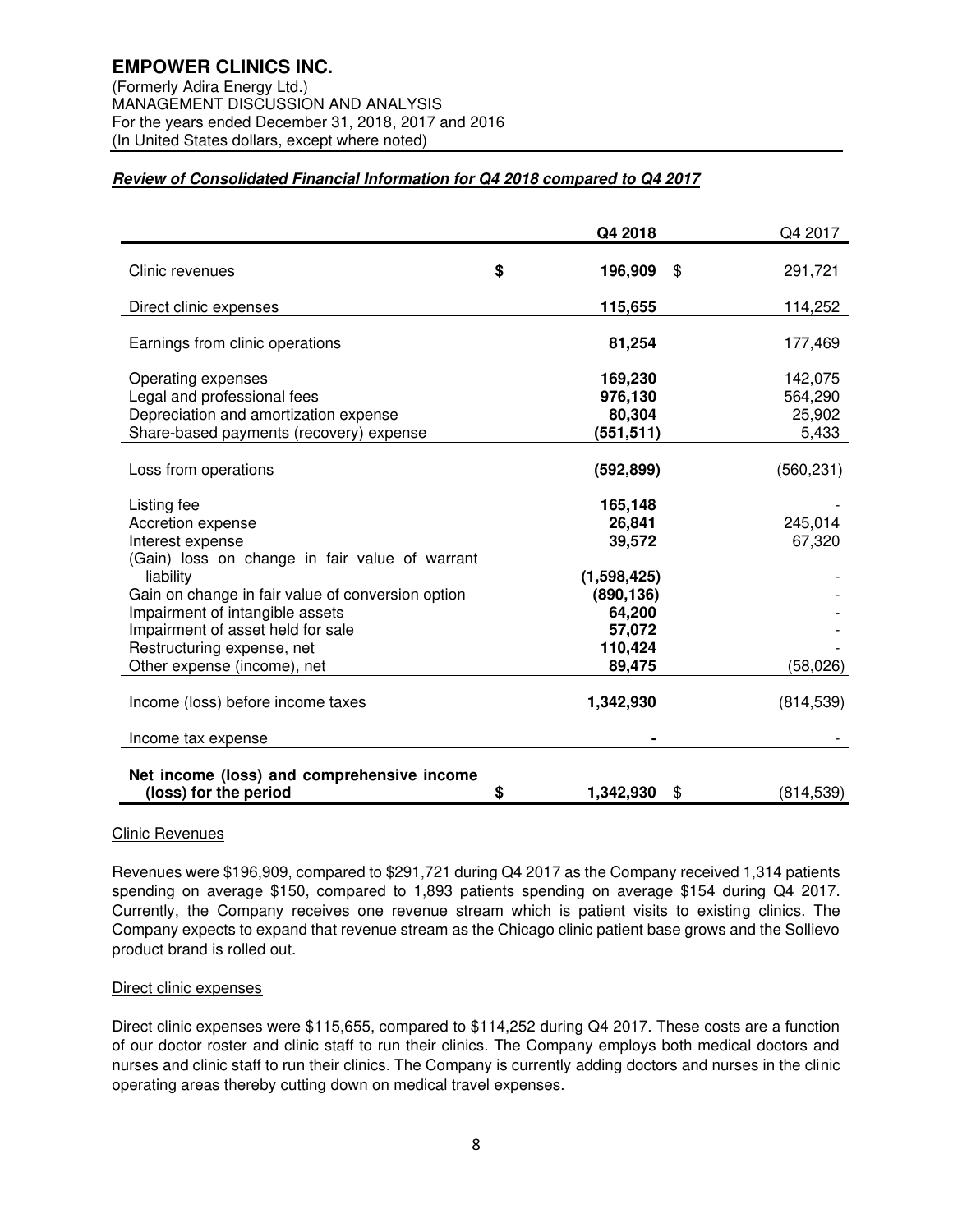### Operating expenses

Operating expenses were \$169,230, consistent with Q4 2017 of \$142,075.

#### Legal and professional fees

Legal and professional fees were \$976,130, compared to \$564,290 during Q4 2017. The Company expects professional service fees to drop markedly over time as many are related to successful prior litigation or "one time" events such as the fees associated with the RTO that completed in April 2018.

#### Depreciation and amortization expense

Depreciation and amortization expense was \$80,304, compared to \$25,902 during Q4 2017.

#### Share-based payments

Share-based payments expense was a recovery of \$551,511, compared to an expense of \$5,433 during Q4 2017. The recovery in Q4 2018 was owing to a revaluation and recalculation of the share-based payments expense following restructuring during Q4 2018. The share-based payments expense is the fair value of share options recognized as an expense during the year based on the fair valued determined by the Black Scholes option pricing model valuation.

#### Listing fee

Listing fee expense was \$165,148, compared to \$nil during Q4 2017, in connection with the Company's acquisition with Adira, which did not result in any charges during the prior year period.

#### Accretion expense

Accretion expense was \$26,841, compared to \$245,014 during Q4 2017, in connection with the Company's convertible notes payable. The decrease is due to the conversion of the convertible debentures during fiscal 2018, thereby leading to lower accretion in Q4 2018.

#### Interest expense

Interest expense decreased to \$39,572, compared to \$67,320 during Q4 2017, owing to a reduction in the amount of notes payable and convertible debt liabilities outstanding.

#### (Gain) loss on change in fair value of warrant liability

The Company recorded a gain on the change in the fair value of the warrant liability of \$1,598,425, compared to \$nil during Q4 2017.The share purchase warrants are required to be revalued at every quarter end and the gain resulted from the decrease in the Company's share price during Q4 2018, which is a variable in determining the fair value of the warrant liability per the Black-Scholes valuation model.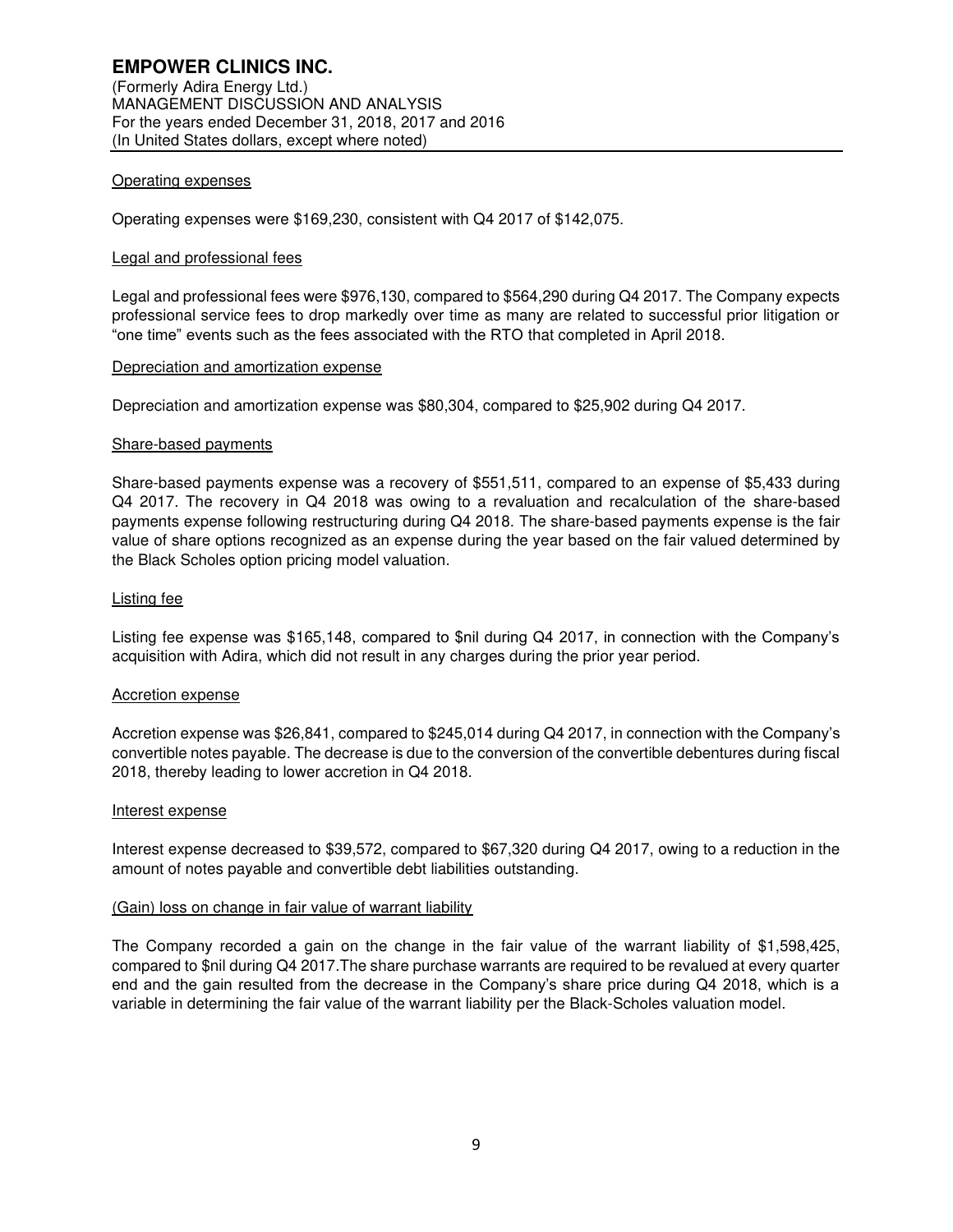## Gain on change in fair value of conversion option

The Company recorded a gain on the change in the fair value of the conversion option of \$890,136, compared to \$nil during Q4 2017. The conversion option is required to be revalued at every quarter end and the gain resulted from the decrease in the Company's share price during Q4 2018, which is a variable in determining the fair value of the conversion option.

As a result of the Transaction, the fair value of the conversion options associated with the convertible debenture issuances during fiscal 2017 were deemed to be \$nil as the convertible debentures outstanding on the date of the Transaction were all converted to common shares of the Company. Accordingly, the Company recognized a gain on change on change in fair value of conversion feature of \$890,136 for fiscal 2018.

## Impairment of intangible assets

With the Company going through the process of rebranding and changing its internal management software infrastructure, the Company fully impaired the carrying value of its trademarks and management software intangible assets for \$64,200. During fiscal 2016, the Company partially impaired the carrying value of its patient list for \$64,800.

## Impairment of asset held for sale

At December 31, 2018, the Company has listed the facility and land in Portland, Oregon for sale. Prior to their classification as assets held for sale, the land and facility in Portland were reported under property and equipment. The assets held for sale are included at the lower of their carrying value and their fair market value. The fair market value was based on a sales agreement dated January 17, 2019 whereby the Company will receive net proceeds of \$127,972 after selling costs. An impairment loss of \$57,072 has been recognized to reduce the asset's carrying value to its fair market value.

## Restructuring expense

Restructuring expense was \$110,424 compared to \$nil during Q4 2017, in connection with the Company's restructuring activities that commenced during Q4 2018.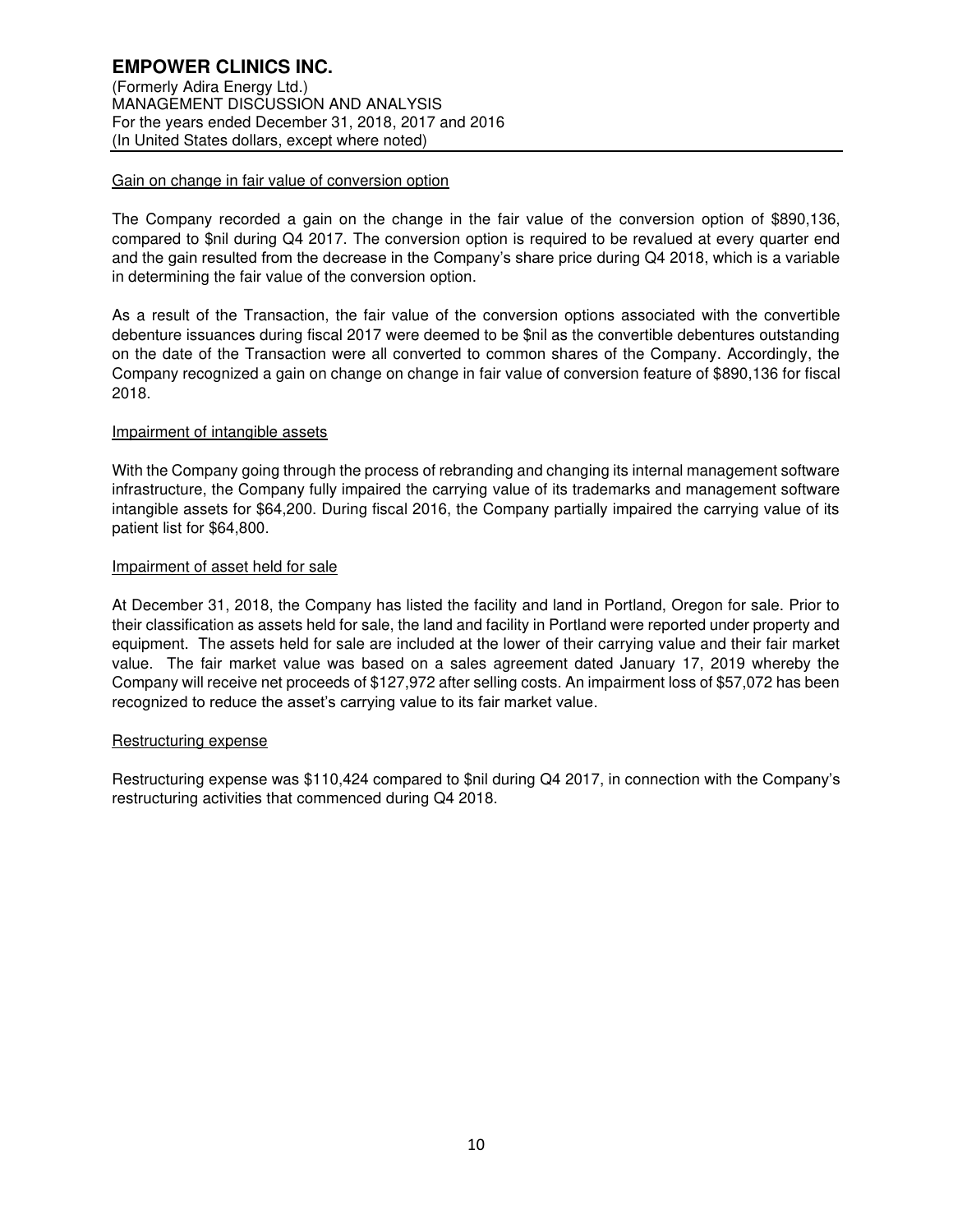(Formerly Adira Energy Ltd.) MANAGEMENT DISCUSSION AND ANALYSIS For the years ended December 31, 2018, 2017 and 2016 (In United States dollars, except where noted)

# **Review of the Consolidated Financial Information for Fiscal 2018 compared to Fiscal 2017 and 2016**

|                                                      | Fiscal 2018       | Fiscal 2017         | Fiscal 2016       |
|------------------------------------------------------|-------------------|---------------------|-------------------|
|                                                      |                   |                     |                   |
| Clinic revenues                                      | \$<br>1,091,386   | \$<br>1,507,050     | \$<br>2,134,857   |
|                                                      |                   |                     |                   |
| Direct clinic expenses                               | 417,047           | 638,834             | 718,108           |
| Earnings from clinic operations                      | 674,339           | 868,216             | 1,416,749         |
| Operating expenses                                   | 2,517,681         | 2,037,008           | 1,588,007         |
| Legal and professional fees                          | 1,450,141         | 1,131,041           | 942,959           |
| Depreciation and amortization expense                | 123,473           | 103,372             | 120,768           |
| Share-based payments                                 | 892,417           | 5,433               |                   |
| Loss from operations                                 | (4,309,373)       | (2,408,638)         | (1,234,985)       |
| Listing fee                                          | 1,308,808         |                     |                   |
| Accretion expense                                    | 241,521           | 667,373             | 189,922           |
| Interest expense                                     | 126,375           | 186,001             | 83,705            |
| Gain on debt settlement                              |                   | (106, 360)          |                   |
| (Gain) loss on change in fair value of               |                   |                     |                   |
| warrant liability<br>Gain on change in fair value of | (1,598,425)       |                     |                   |
| conversion option                                    | (890, 136)        |                     |                   |
| Impairment of equipment                              |                   |                     | 14,500            |
| Impairment on intangible assets                      | 64,200            |                     | 64,800            |
| Impairment of asset held for sale                    | 57,072            |                     |                   |
| Restructuring expense, net                           | 110,424           |                     |                   |
| Other expense (income), net                          | 60,706            | (45, 731)           | 81,822            |
| Loss before income taxes                             | (3,789,918)       | (3,109,921)         | (1,669,734)       |
|                                                      |                   |                     |                   |
| Income tax recovery                                  |                   |                     | 78,146            |
|                                                      |                   |                     |                   |
| Net loss and comprehensive loss for<br>the year      | \$<br>(3,789,918) | \$<br>(3, 109, 921) | \$<br>(1,591,588) |

# Clinic Revenues

Revenues were \$1,091,386, compared to \$1,507,050 during fiscal 2017 as the Company received 7,607 patients spending on average \$143, compared to 9,705 patients spending on average \$155 during fiscal 2017. Revenues for fiscal 2016 were \$2,134,857 as the Company received 7,784 patients spending on average \$274.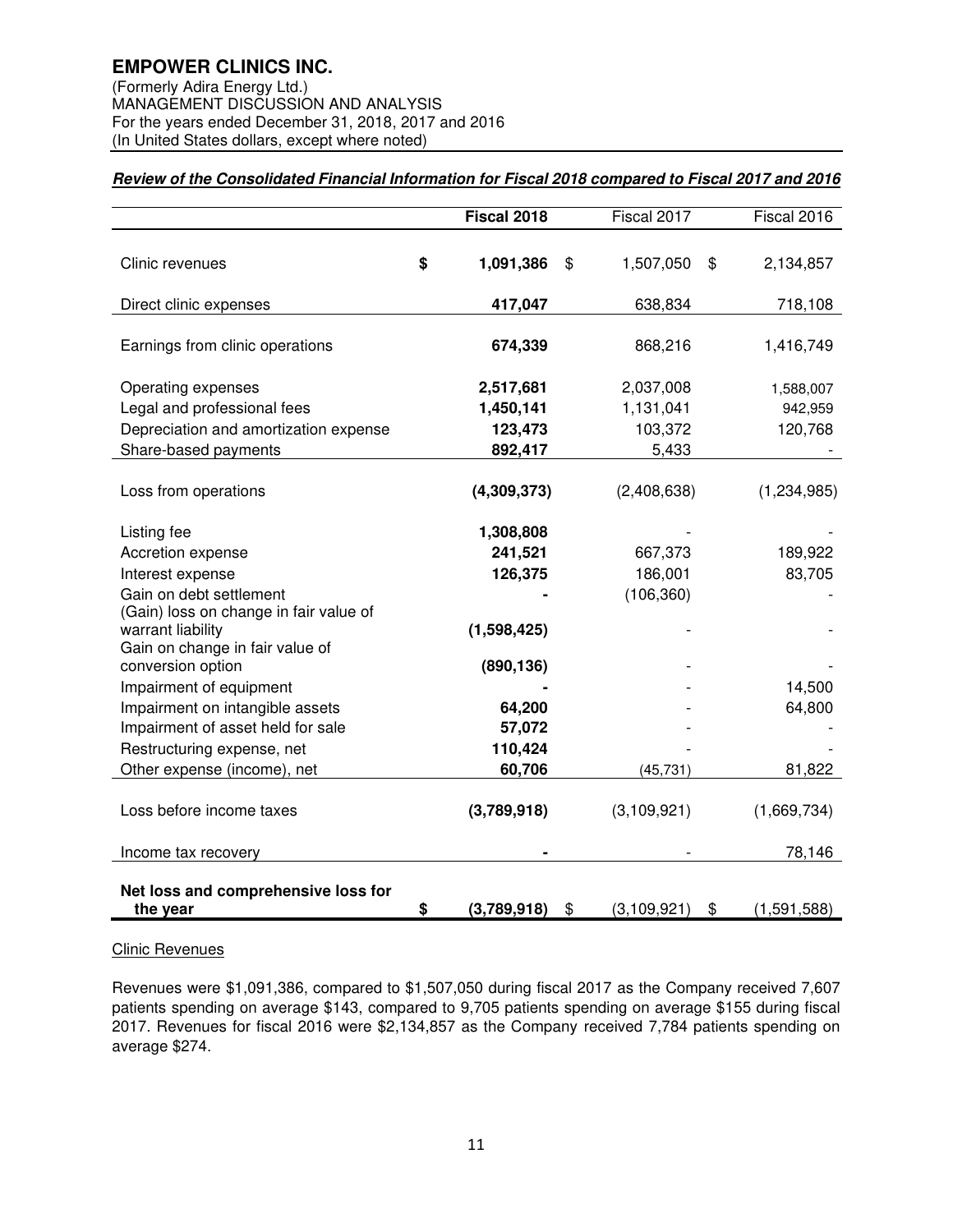Currently the Company receives one revenue stream which is patient visits to existing clinics. The Company expects to expand that revenue stream as the Chicago clinic patient base grows and the Sollievo product brand is rolled out.

The Company has seen a decline in revenues from 2016 through to 2018 due to three factors. The introduction of recreational cannabis to Oregon, a reduction in marketing spend while we reposition our brand and its treatment through online, social and mobile upgrades and competitive introduction and pressure. The Company believes all three areas are being addressed effectively and will be reflected in future revenues.

## Direct clinic expenses

Direct clinic expenses were \$417,047, compared to \$638,834 during fiscal 2017 and \$718,108 during fiscal 2016. These costs are a function of our doctor roster and clinic staff to run their clinics. The Company employs both medical doctors and nurses and clinic staff to run their clinics. The Company is currently adding doctors and nurses in the clinic operating areas thereby cutting down on medical travel expenses.

## Operating expenses

Operating expenses were \$2,517,681, compared to \$2,037,008 during fiscal 2017 and \$1,588,007 during fiscal 2016, which is primarily due to additional staff and management being required since the acquisition of Adira. Specifically, salaries and benefits were \$1,786,804, compared to \$1,205,514 during fiscal 2017 and \$1,053,305 during fiscal 2016. Other significant components of the increases in operating expenses since fiscal 2016 include: rent of \$272,768, in line with \$267,272 during fiscal 2017 and \$160,135 during fiscal 2016 as a result of additional locations; advertising and promotion of \$306,799 compared to \$171,814 during fiscal 2017 and \$60,353 during fiscal 2016; telecommunications of \$97,028 compared to \$nil during fiscal 2017 and \$88,485 during 2016; and other expenses of \$54,282 compared to \$392,408 during fiscal 2017 and \$225,729 during 2016.

## Legal and professional fees

Legal and professional fees were \$1,450,141, compared to \$1,131,041 during fiscal 2017 and \$942,959 during fiscal 2016. The Company expects professional service fees to drop markedly over time as many are related to successful prior litigation or "one time" events such as the fees associated with the RTO that completed in April 2018.

## Depreciation and amortization expense

Depreciation and amortization expense was \$123,473, compared to \$103,372 during fiscal 2017 and \$120,768 during fiscal 2016. This increase is in line with the increase in property and equipment during fiscal 2018.

## Share-based payments

Share-based payments expense was \$892,417, compared to \$5,433 during fiscal 2017 and \$nil during fiscal 2016. The share-based payments expense was for the fair value of share options recognized as an expense during the year based on the fair valued determined the Black Scholes option pricing model valuation of share options granted during the years ended December 31, 2018 and 2017.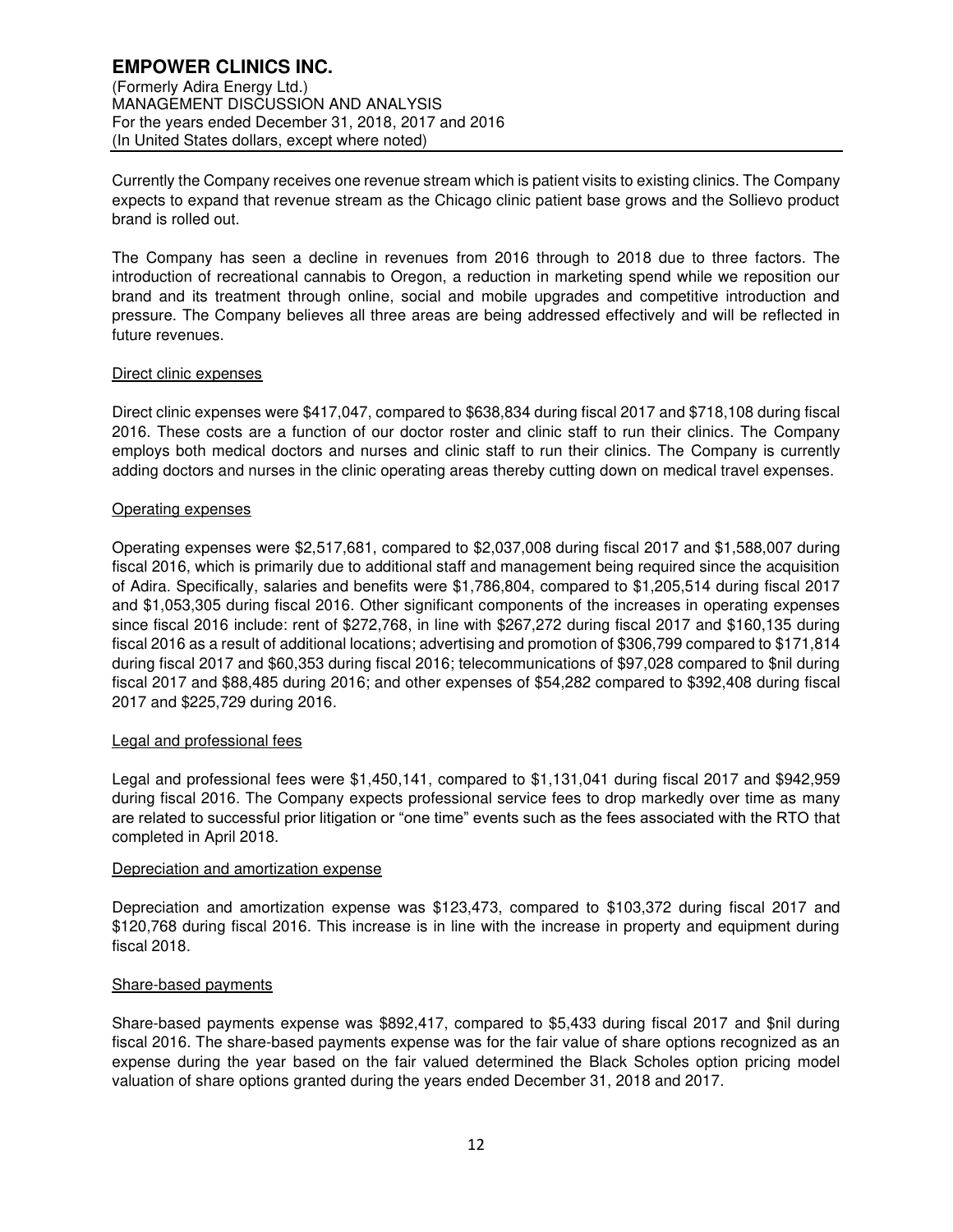## Listing fee

Listing fee expense was \$1,308,808, compared to \$nil during fiscal 2017 and fiscal 2016, in connection with the Company's acquisition with Adira. The listing fee expense is comprised of \$614,415 share consideration, \$365,871 legal and professional fees, and \$328,522 of net liabilities acquired.

### Accretion expense

Accretion expense was \$241,521, compared to \$667,373 during fiscal 2017 and \$189,922 during fiscal 2016, in connection with its convertible notes payable. Accretion expense decrease due to the majority of convertible debentures converting during fiscal 2018.

#### Interest expense

Interest expense decreased to \$126,375, compared to \$186,001 during fiscal 2017 and \$83,705 during fiscal 2016, owing to a reduction in the amount of notes payable and convertible debenture liabilities outstanding.

#### Gain on debt settlement

Gain on debt settlement was \$nil, compared to \$106,360 during fiscal 2017 and \$nil during fiscal 2016 as a result of settlement of debt balances with debt holders during fiscal 2017.

### (Gain) loss on change in fair value of warrant liability

The Company recorded a gain on the change in the fair value of the warrant liability of \$1,598,425, compared to \$nil during fiscal 2017 and fiscal 2016. The share purchase warrants are required to be revalued at every quarter end and the gain resulted from the decrease in the Company's share price during Q4 2018, which is a variable in determining the fair value of the conversion option per the Black-Scholes valuation model.

## Gain on change in fair value of conversion option

The Company recorded a gain on the change in the fair value of the conversion option of \$890,136, compared to \$nil during fiscal 2017 and fiscal 2016. The conversion option is required to be revalued at every quarter end and the gain resulted from the decrease in the Company's share price during Q4 2018, which is a variable in determining the fair value of the conversion option.

As a result of the Transaction, the fair value of the conversion options associated with the convertible debenture issuances during fiscal 2017 were deemed to be \$nil as the convertible debentures outstanding on the date of the Transaction were all converted to common shares of the Company. Accordingly, the Company recognized a gain on change on change in fair value of conversion feature of \$890,136 for fiscal 2018.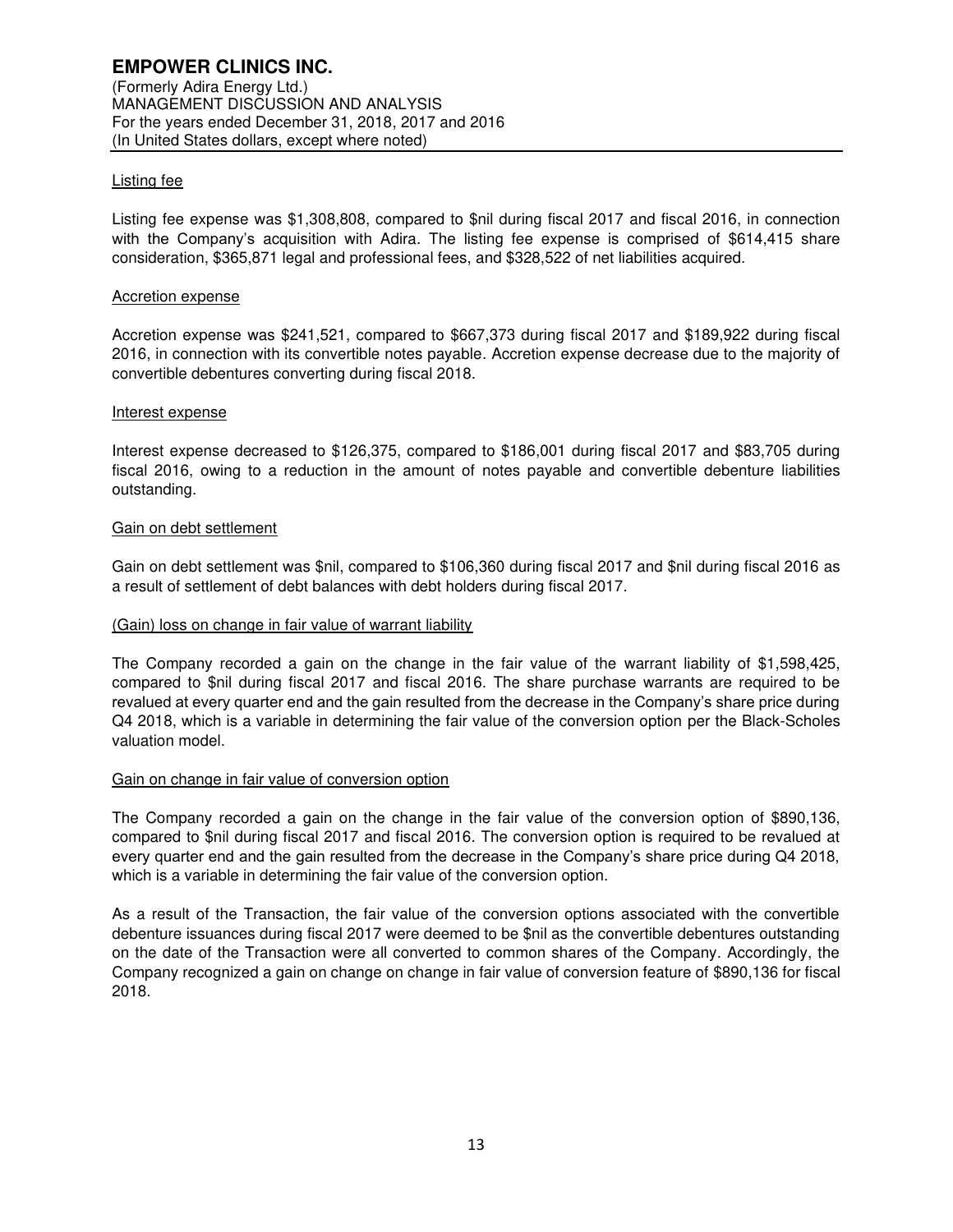## Impairment of asset held for sale

At December 31, 2018, the Company has listed the facility and land in Portland, Oregon for sale. Prior to their classification as assets held for sale, the land and facility in Portland were reported under property and equipment. The assets held for sale are included at the lower of their carrying value and their fair market value. The fair market value was based on a sales agreement dated January 17, 2019 whereby the Company will receive net proceeds of \$127,972 after selling costs. An impairment loss of \$57,072 has been recognized to reduce the asset's carrying value to its fair market value.

## Restructuring expense

Restructuring expense was \$110,424, compared to \$nil during fiscal 2017, in connection with the Company's restructuring activities that commenced in Q4 2018.

# **LIQUIDITY, CASH FLOWS AND CAPITAL RESOURCES**

# **Liquidity**

Liquidity risk is the risk that the Company will encounter difficulties in meeting obligations associated with its financial liabilities and other contractual obligations. The Company's strategy for managing liquidity is based on achieving positive cash flows from operations to internally fund operating and capital requirements.

Factors that may affect the Company's liquidity are continuously monitored. These factors include the number of patient visits, average patient spend per visit, operating costs, capital costs, income tax refunds, foreign currency fluctuations, seasonality, market immaturity and a highly fluid environment related to state and federal law passage and regulations.

In the event that the Company is adversely affected by any of these factors and, as a result, the operating cash flows are not sufficient to meet the Company's working capital requirements there is no guarantee that the Company would be able to raise additional capital on acceptable terms to fund a potential cash shortfall. Consequently, the Company is subject to liquidity risk.

The Company will need to procure additional financing in order to fund its ongoing operation. The Company intends to obtain such financing through equity financing, and there can be no assurance that the Company can raise the required capital it needs to build and expand as expected, nor that the capital markets will fund the business of the Company. Without this additional financing, the Company may be unable to achieve positive cash flow and earnings as quickly as anticipated, these uncertainties cast a significant doubt about the Company's ability to continue as a going concern.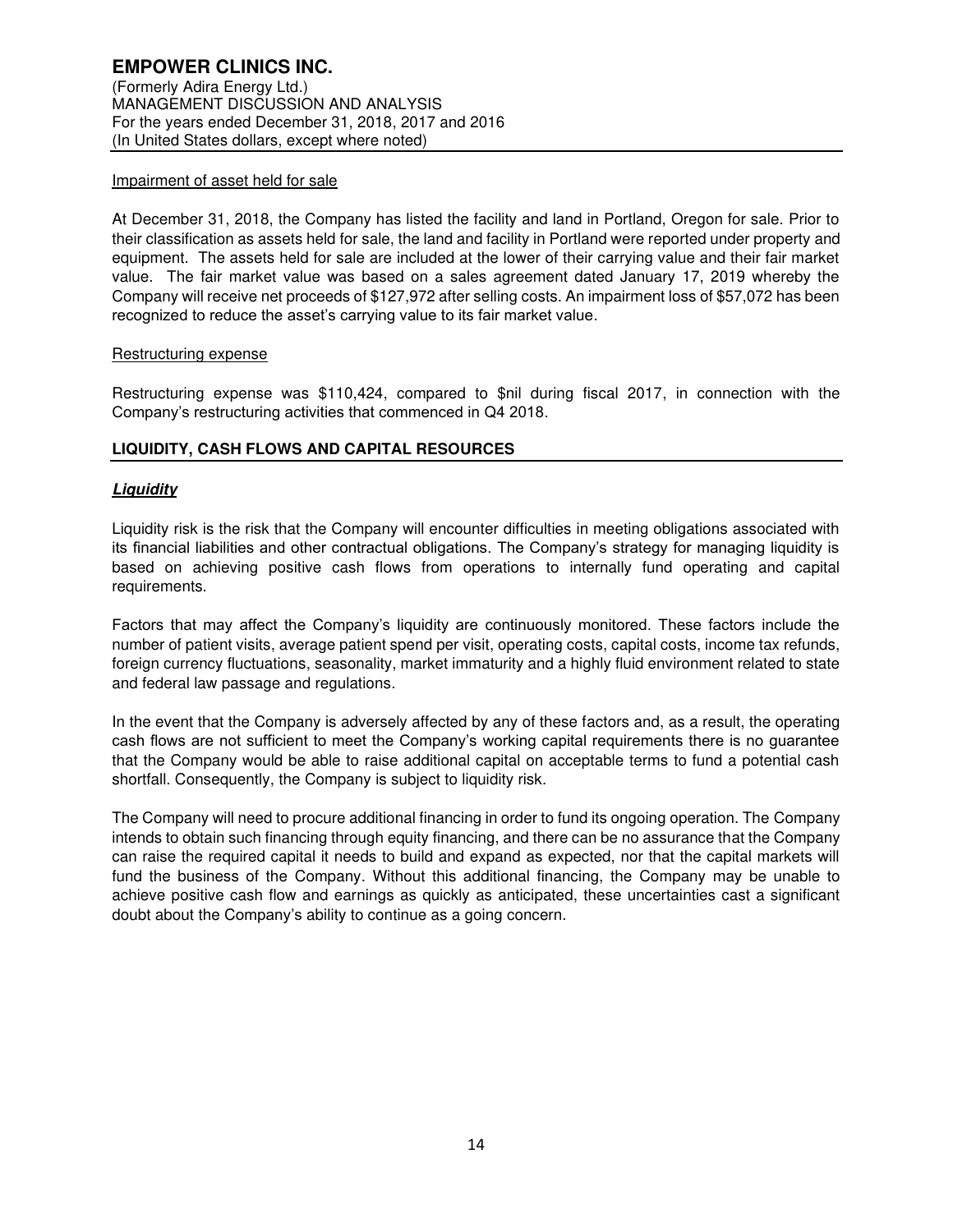At December 31, 2018, the Company had a working capital deficit of \$**3,070,900**, as follows:

| As at December 31,                       | 2018              | 2017              |
|------------------------------------------|-------------------|-------------------|
|                                          |                   |                   |
| Cash                                     | \$<br>157,668     | \$                |
| Accounts receivable                      |                   | 847               |
| Prepaid expenses                         | 29,475            | 24,012            |
| Due from a related party                 |                   | 133,775           |
| <b>Total Current Assets</b>              | 187,143           | 158.634           |
|                                          |                   |                   |
| Bank indebtedness                        |                   | 7,148             |
| Accounts payable and accrued liabilities | 1,554,892         | 1,449,555         |
| Share subscriptions                      | 61,167            |                   |
| Notes Payable                            | 610,444           | 404,370           |
| Due to related parties                   | 12,575            | 16,170            |
| Convertible debentures payable           | 274,466           | 1,835,225         |
| Secured loan payable                     | 717,460           | 676,849           |
| <b>Conversion Feature</b>                | 22,565            | 1,047,347         |
| Current portion of warrant liability     | 4,474             |                   |
| <b>Total Current Liabilities</b>         | 3,258,043         | 5,436,664         |
|                                          |                   |                   |
| <b>Working Capital</b>                   | \$<br>(3,070,900) | \$<br>(5,278,030) |

## **Cash Flow**

|                                                        | Q4 2018          | Q4 2017         | <b>Fiscal</b><br>2018  | Fiscal<br>2017 | Fiscal<br>2016   |
|--------------------------------------------------------|------------------|-----------------|------------------------|----------------|------------------|
| Net cash provided by (used in)<br>operating activities | \$<br>272.283    | \$<br>(191,361) | \$<br>$(2,835,710)$ \$ | (1,587,760)    | \$<br>(523, 827) |
| Net cash used in investing<br>activities               | $\blacksquare$   | (1,016)         | (100, 227)             | (31,598)       |                  |
| Net cash (used in) provided by<br>financing activities | (394,407)        | 191,619         | 3.093.604              | 1,614,204      | 522,075          |
| (Decrease) increase in cash                            | \$<br>(122, 124) | \$<br>(758)     | \$<br>157,668          | \$<br>(5, 154) | \$<br>(1,752)    |

## Review of cash flow Q4 2018 compared to Q4 2017:

Cash provided by operating activities was \$272,283, compared to cash used in operating activities of \$191,361 during Q4 2017:

- Income before taxes was \$1,342,930 compared to a loss before taxes of \$814,539.
- Movements in accounts receivables decreased cash by \$9,694 compared to increasing cash by \$3,860 during Q4 2017.
- Movements in prepaid expenses increased cash by \$584,000 compared to \$6,878 during Q4 2017.
- Movements in accounts payable and accrued liabilities increased cash by \$147,333 compared to increasing cash by \$229,797 during Q4 2017.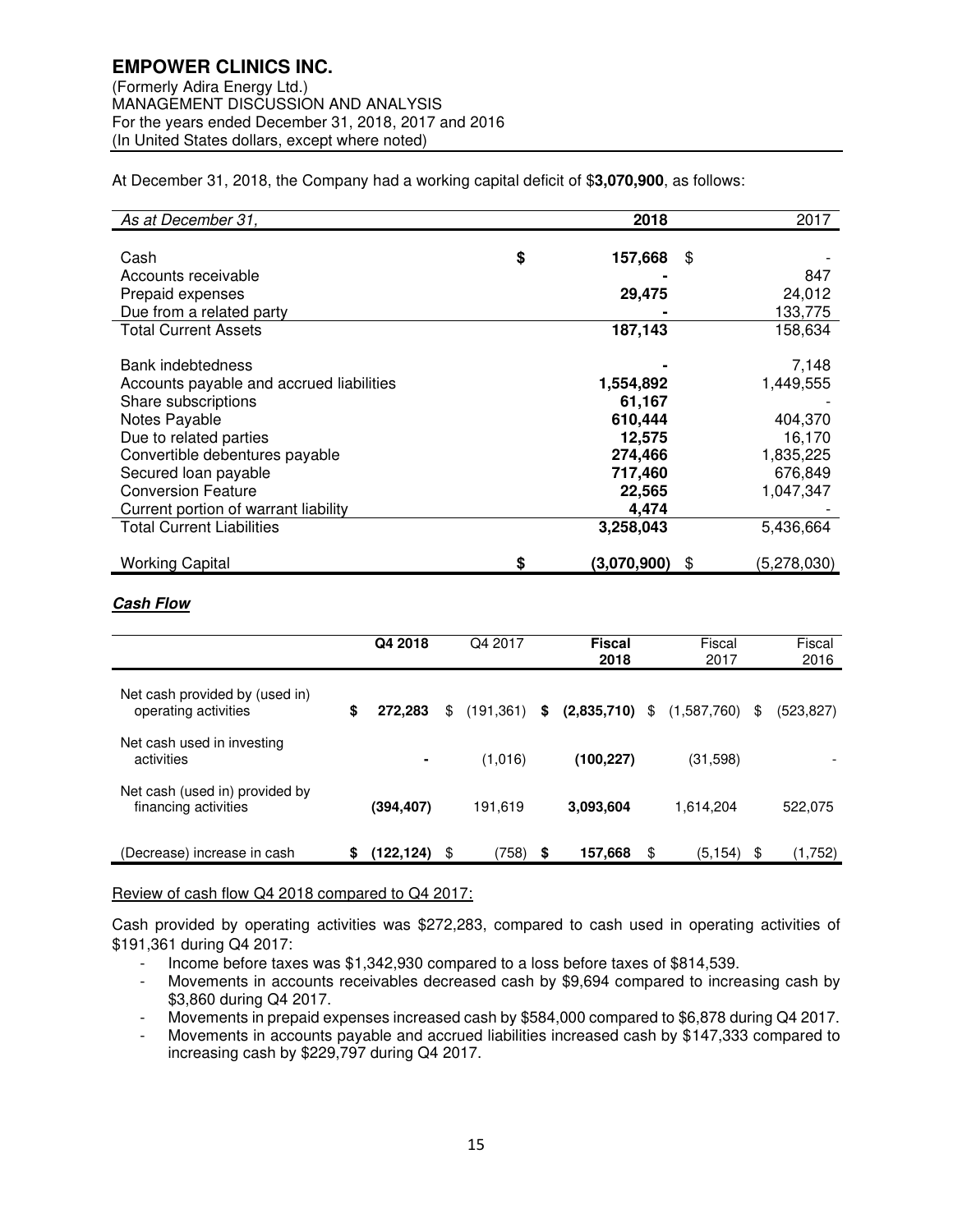(Formerly Adira Energy Ltd.) MANAGEMENT DISCUSSION AND ANALYSIS For the years ended December 31, 2018, 2017 and 2016 (In United States dollars, except where noted)

Cash used in investing activities was \$nil, compared to \$1,016 during Q4 2017.

Cash used by financing activities was \$394,407, compared to cash provided by financing activities of \$191,619 during Q4 2017:

- Advances from notes payable issuances increased cash by \$150,449 compared to \$200,662 during Q4 2017.
- Advances from convertible debenture issuances increased cash by \$68,933 compared to \$nil during Q4 2017.
- Share subscriptions increased cash by \$61,167 compared to \$nil during Q4 2017.

## Review of cash flow fiscal 2018 compared to fiscal 2017:

Cash used in operating activities was \$2,835,710, compared to \$1,587,760 during fiscal 2017:

- Loss before taxes was \$3,789,918 compared to a loss before taxes of \$3,109,921.
- Movements in accounts receivables increased cash by \$847 compared to \$1,155 during fiscal 2017.
- Movements in prepaid expenses decreased cash by \$5,463 compared to \$20,512 during fiscal 2017.
- Movements in accounts payable and accrued liabilities decreased cash by \$255,173 compared to an increase of \$629,076 during fiscal 2017.

Cash used in investing activities was \$100,227, compared to \$31,598 during fiscal 2017:

Cash used in the acquisition of property and equipment was \$100,227, compared to \$31,598 during fiscal 2017.

Cash provided by financing activities was \$3,093,604, compared to \$1,614,204 during fiscal 2017

- Proceeds from the issuance of common shares increased cash by \$2,092,295 compared to \$116,522 during fiscal 2017.
- Advances from notes payable issuances increased cash by \$495,449 compared to \$399,985 during fiscal 2017.
- Advances from convertible debenture issuances increased cash by \$442,437 compared to \$1,180,314 during fiscal 2017.

# **Capital Resources**

The capital of the Company consists of consolidated equity, notes payable, convertible debentures and secured loan payable, net of cash.

| As at December 31,       | 2018                     | 2017        |
|--------------------------|--------------------------|-------------|
|                          |                          |             |
| Equity                   | \$<br>(2,996,220)<br>-\$ | (4,806,862) |
| Notes payable            | 760,715                  | 404,370     |
| Convertible debentures   | 274,466                  | 1,835,225   |
| Secured loan payable     | 717,460                  | 676,849     |
| <b>Bank indebtedness</b> |                          | 7,148       |
|                          | (1, 243, 579)            | (1,883,270) |
| Less: cash               | (157, 668)               |             |
|                          |                          |             |
|                          | \$<br>(1,401,247)<br>\$  | (1,883,270) |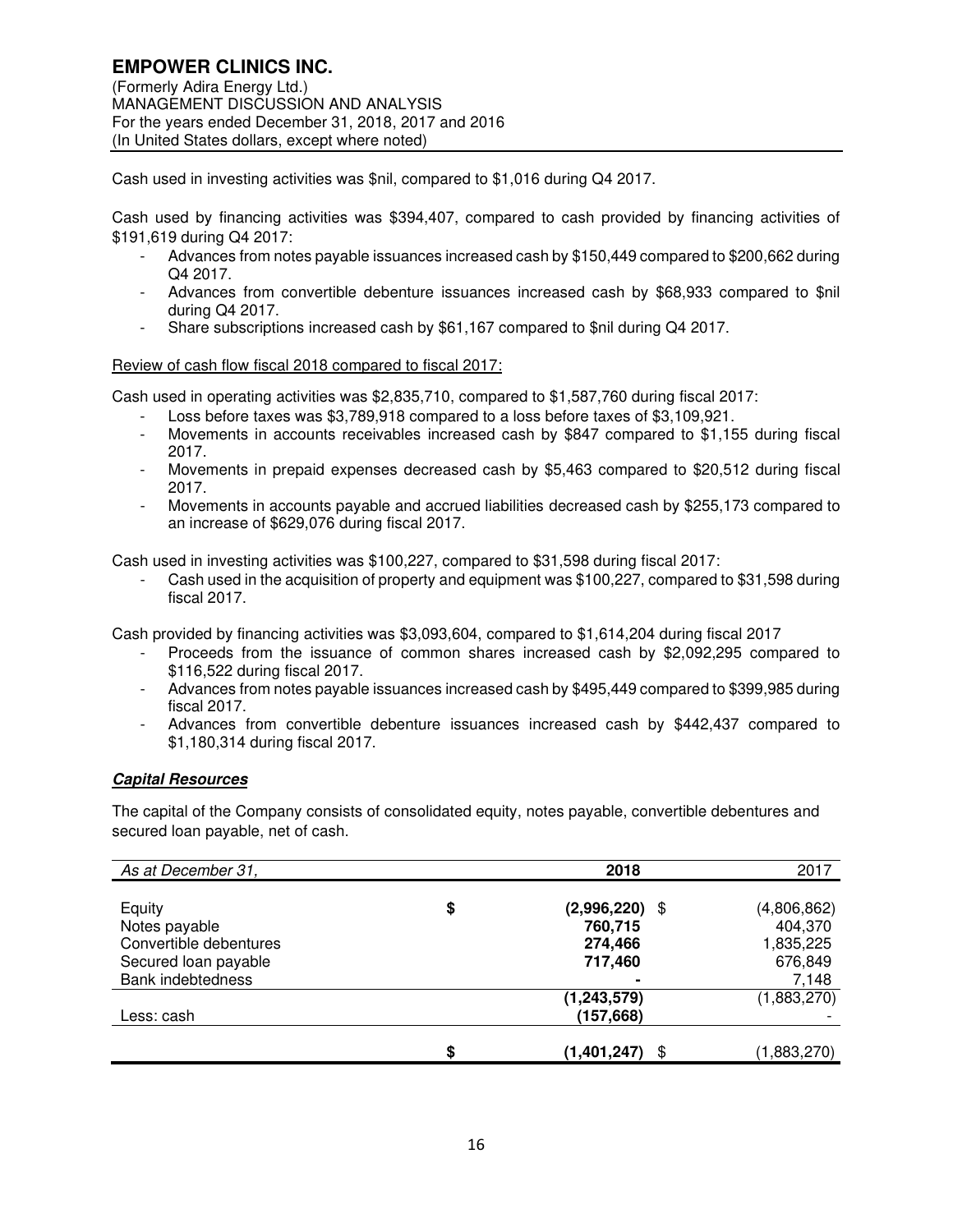The board of directors of the Company has overall responsibility for the establishment and oversight of the Company's risk management policies on an annual basis. The Company's board of directors identifies and evaluates the Company's financial risks and is charged with the responsibility of establishing controls and procedures to ensure financial risks are mitigated.

The Company's objectives when managing capital are to pursue and complete the identification and evaluation of assets, properties or businesses with a view to acquisition. The Company does not have any externally imposed capital requirements to which it is subject.

The Company manages the capital structure and makes adjustments to it in light of changes in economic conditions and the risk characteristics of the underlying assets. To maintain or adjust the capital structure, the Company may attempt to issue new common shares or adjust the amount of cash.

The Company's investment policy is to invest excess cash in investment instruments at high credit, quality financial institutions with terms to maturity selected with regards to the expected time of expenditures from continuing operations.

## **OFF-BALANCE SHEET ARRANGEMENTS**

The Company has not entered into any material off-balance sheet arrangements such as guarantee contracts, contingent interests in assets transferred to unconsolidated entities, derivative financial obligations or arrangements with respect to any obligations under a variable interest equity arrangement.

## **RELATED PARTY TRANSACTIONS**

The aggregate value of transactions and outstanding balances relating to key management personnel were as follows:

The Company's related parties include key management personnel and any transactions with such parties for goods and/or services that are made on regular commercial terms. During the years ended December 31, 2018 and 2017, the Company did not enter into any transactions with related parties outside of compensation to key management personnel as disclosed below.

Key management are those personnel having the authority and responsibility for planning, directing, and controlling the Company. Salaries and benefits, bonuses, and termination benefits are included in operating expenses and share-based payments are recorded as share-based payment expense or share capital.

Key management compensation includes:

|                                               |   | Fiscal 2018          | Fiscal 2017                         | Fiscal 2016                         |
|-----------------------------------------------|---|----------------------|-------------------------------------|-------------------------------------|
| Salaries and benefits<br>Share-based payments | S | 1,063,748<br>892.417 | 221.700<br>$\overline{\phantom{0}}$ | 195.000<br>$\overline{\phantom{0}}$ |
|                                               | S | 1,956,165            | \$<br>221.700                       | 195,000                             |

Included in salaries and benefits for the year ended December 31, 2018 is \$477,180 (2017 - \$nil; 2016 - \$nil) related to 2,000,000 shares awarded to the former CEO.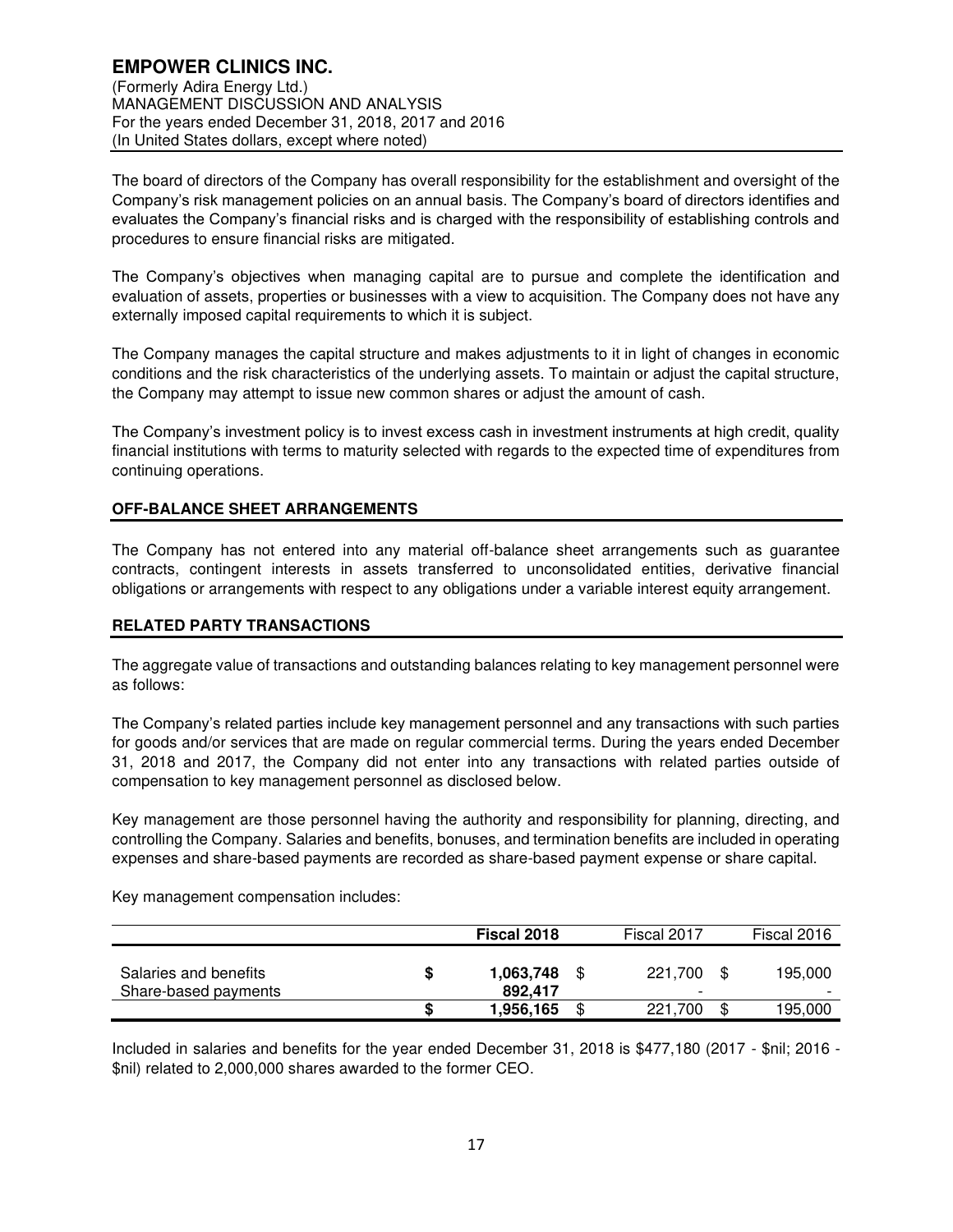As at December 31, 2018, \$nil (2017 - \$133,775), is due from related parties for the Transaction. The outstanding balance is non-interest bearing, unsecured and due on demand.

As at December 31, 2018, \$12,575 (2017 - \$16,170) is due to related parties for final settlement of the purchase of Presto operations. The outstanding balance is non-interest bearing, unsecured and due on demand.

## **INTERNATIONAL FINANCIAL REPORTING STANDARDS**

The consolidated financial statements have been prepared in accordance with IFRS as issued by the IASB, effective as of December 31, 2018. The Company's significant accounting policies are described in note 3 of the Company's consolidated financial statements for the years ended December 31, 2018, 2017 and 2016.

## **CRITICAL ACCOUNTING POLICIES AND ESTIMATES**

The preparation of the Company's consolidated financial statements in conformity with IFRS requires management to make estimates based on assumptions about future events that affect the reported amounts of assets and liabilities and disclosures of contingent assets and liabilities at the date of the financial statements and the reported amounts of revenues and expenses during the reporting period.

The estimates and associated assumptions are based on historical experience and various other factors that are believed to be reasonable under the circumstances, the results of which form the basis of making the judgements about carrying values of assets and liabilities that are not readily apparent from other sources. Actual results could differ from those estimates. The estimates and underlying assumptions are reviewed on an ongoing basis. Revisions to accounting estimates are recognized prospectively in the period in which the estimate is revised. Management has made the following critical judgements and estimates:

## **Critical judgements in applying accounting policies**

Critical judgements made by management in applying the Company's accounting policies, apart from those involving estimations, that have the most significant effect on the amounts recognized in the Company's consolidated financial statements are as follows:

## Functional currency

The functional currency for each of the Company's subsidiaries is the currency of the primary economic environment in which the respective entity operates; the Company has determined the functional currency of each entity to be the US dollar. Such determination involves certain judgements to identify the primary economic environment. The Company reconsiders the functional currency of its subsidiaries if there is a change in events and/or conditions which determine the primary economic environment.

## Assessment of indicators of impairment

At the end of each reporting period, the Company assesses whether there are any indicators, from external and internal sources of information, that an asset or cash generating unit ("CGU") may be impaired, thereby requiring adjustment to the carrying value. The Company identified the sustained decrease in market capitalization as an indicator of impairment during the year ended December 31, 2018.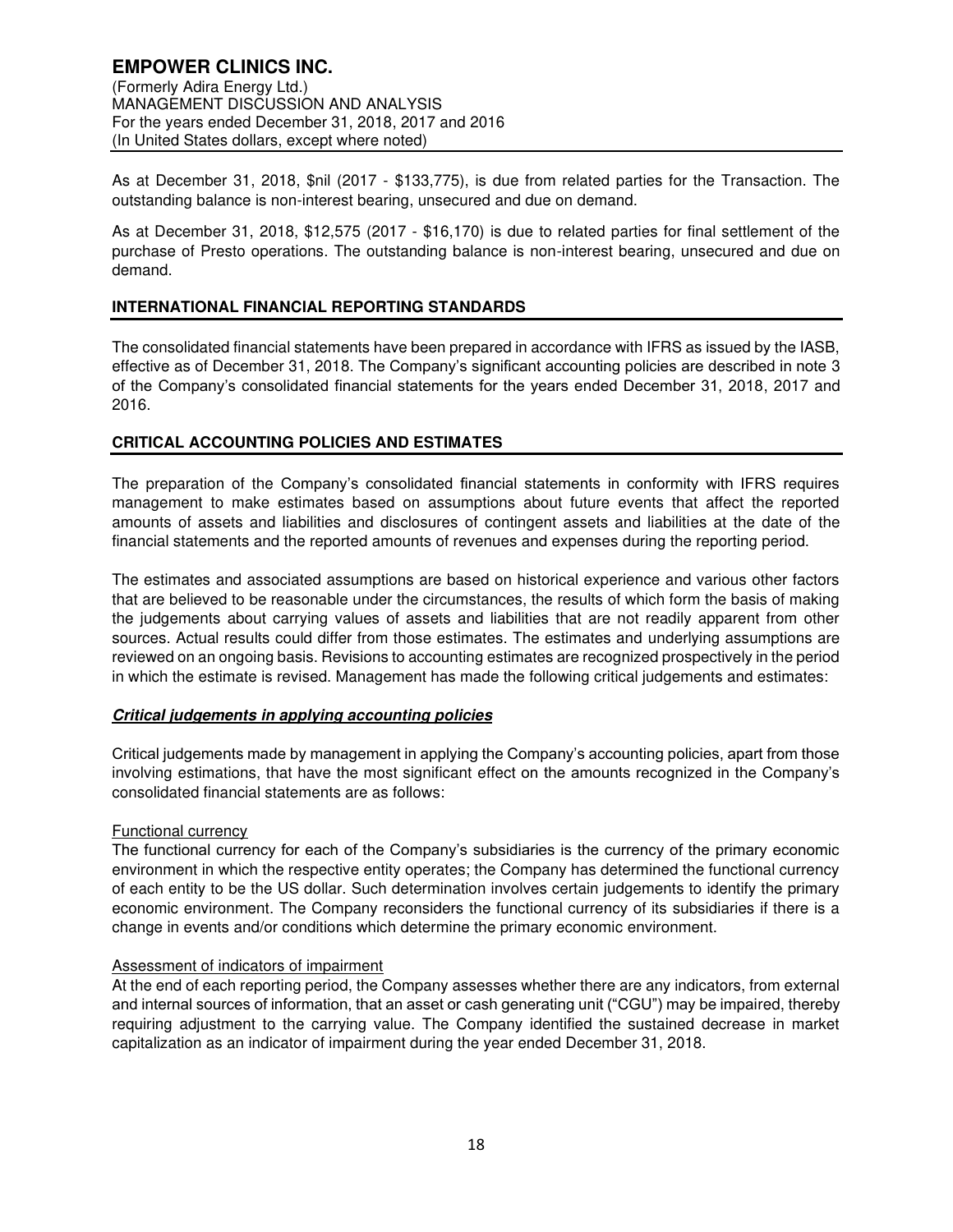(Formerly Adira Energy Ltd.) MANAGEMENT DISCUSSION AND ANALYSIS For the years ended December 31, 2018, 2017 and 2016 (In United States dollars, except where noted)

As a result of these impairment indicators, the Company assessed the intangible assets and assets held for sale CGUs for impairment and concluded the recoverable value of each CGU was greater than its carrying value and no impairment was required.

## Revenue recognition as a result of adopting IFRS 15

## Determination of performance obligations

The Company applied judgement to determine if a good or service that is promised to a customer is distinct based on whether the customer can benefit from the good or service on its own or together with other readily available resources and whether the good or service is separately identifiable. Based on these criteria, the Company determined the primary performance obligation relating to its sales contracts is the delivery of service to its patients.

## Transfer of control

Judgement is required to determine when transfer of control occurs relating to the sale of the Company's services to its patients. Management based its assessment on a number of indicators of control, which include, but are not limited to whether the Company has present right of payment, and whether the physical possession of the goods, significant risks and rewards and legal title have been transferred to the customer.

# **Key sources of estimation uncertainty**

Significant assumptions about the future and other major sources of estimation uncertainty at the end of the reporting period that may result in a material adjustment to the carrying amounts of the Company's assets and liabilities are as follows:

# Current and deferred taxes

The Company's provision for income taxes is estimated based on the expected annual effective tax rates (and tax laws) that have been enacted or substantively enacted by the end of the reporting period. The current and deferred components of income taxes are estimated based on forecasted movements in temporary differences.

Changes to the expected annual effective tax rate and differences between the actual and expected effective tax rate and between actual and forecasted movements in temporary differences will result in adjustments to the Company's provision for income taxes in the period changes are made and/or differences are identified.

In assessing the probability of realizing income tax assets recognized, management makes estimates related to expectations of future taxable income, applicable tax planning opportunities, expected timing of reversals of existing temporary differences and the likelihood that tax positions taken will be sustained upon examination by applicable tax authorities. In making its assessments, management gives additional weight to positive and negative evidence that can be objectively verified. Estimates of future taxable income are based on forecasted cash flows from operations and the application of existing tax laws in each jurisdiction. Forecasted cash flows from operations are based on patient visits are internally developed and reviewed by management. Weight is attached to tax planning opportunities that are within the Company's control, and are feasible and implementable without significant obstacles.

The likelihood that tax positions taken will be sustained upon examination by applicable tax authorities is assessed based on individual facts and circumstances of the relevant tax position evaluated in light of all available evidence.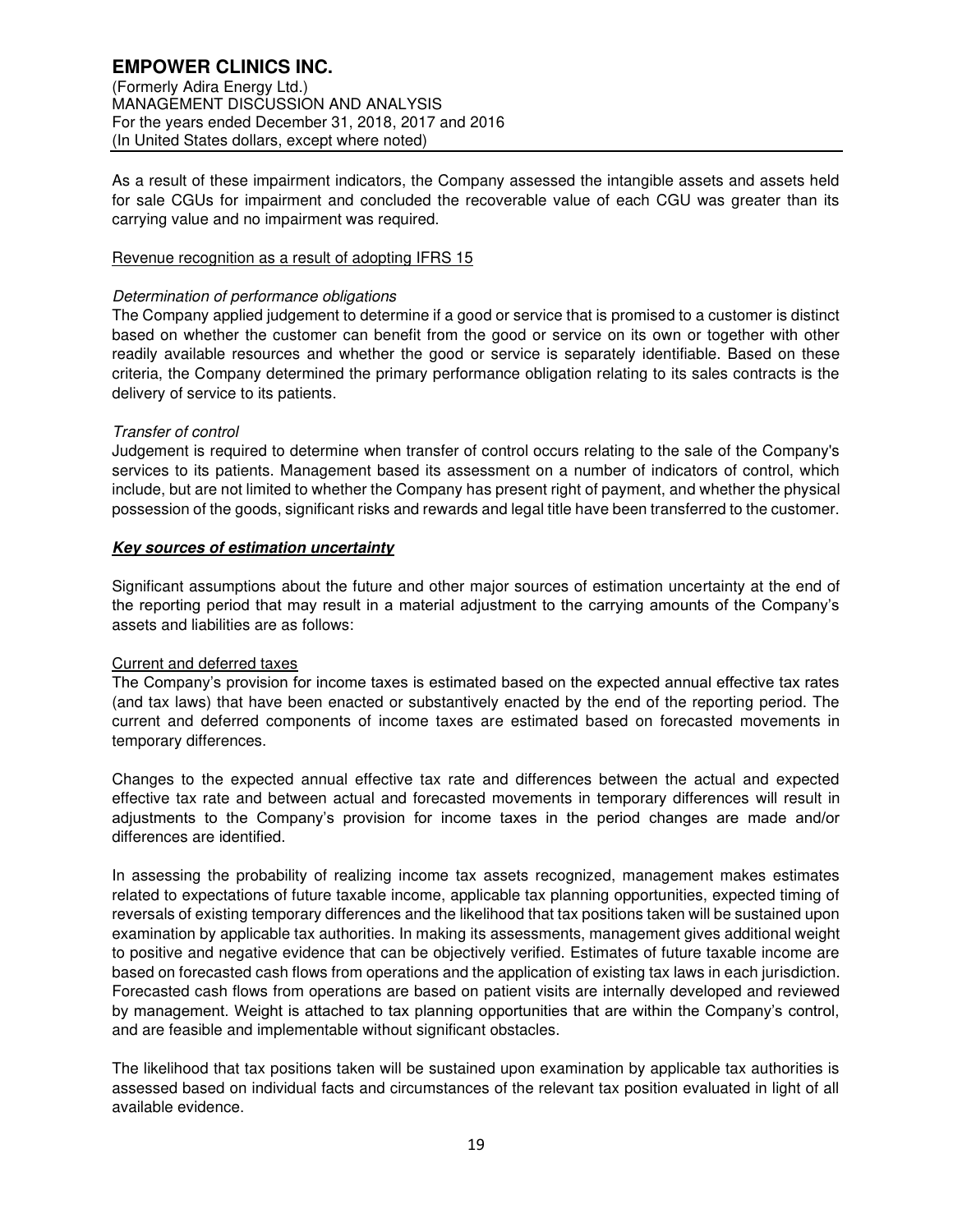(Formerly Adira Energy Ltd.) MANAGEMENT DISCUSSION AND ANALYSIS For the years ended December 31, 2018, 2017 and 2016 (In United States dollars, except where noted)

Where applicable tax laws and regulations are either unclear or subject to ongoing varying interpretations, it is reasonably possible that changes in these estimates can occur that materially affect the amounts of income tax assets recognized. At the end of each reporting period, the Company reassesses unrecognized income tax assets.

## Equity-settled share-based payments

Share-based payments are measured at fair value. Options and warrants are measured using the Black-Scholes option pricing model based on estimated fair values of all share-based awards at the date of grant and are expensed to earnings or loss from operations over each award's vesting period. The Black-Scholes option pricing model utilizes subjective assumptions such as expected price volatility and expected life of the option. Changes in these input assumptions can significantly affect the fair value estimate.

## **Contingencies**

Due to the nature of the Company's operations, various legal and tax matters can arise from time to time. In the event that management's estimate of the future resolution of these matters changes, the Company will recognize the effects of the changes in its consolidated financial statements for the period in which such changes occur.

# **CHANGES IN ACCOUNTING STANDARDS**

The accounting policies applied in the preparation of the Company's annual consolidated financial statements for the years ended December 31, 2018, 2017 and 2016, are consistent with new standards and amendments to standards, except for the following:

# Financial instruments

On January 1, 2018, the Company adopted IFRS 9 - Financial Instruments ("IFRS 9") which replaced IAS 39 - Financial Instruments: Recognition and Measurement ("IAS 39"). IFRS 9 provides a revised model for recognition and measurement of financial instruments and a single, forward-looking 'expected loss' impairment model. IFRS 9 also includes significant changes to hedge accounting.

The standard is effective for annual periods beginning on or after January 1, 2018. The Company adopted the standard using the modified retrospective approach. IFRS 9 did not impact the Company's classification and measurement of financial assets and liabilities. The standard also had negligible impact on the carrying amounts of the Company's financial instruments at the transition date.

The following summarizes the significant changes in IFRS 9 compared to the current standard:

- IFRS 9 uses a single approach to determine whether a financial asset is classified and measured at amortized cost or fair value. The classification and measurement of financial assets is based on the Company's business models for managing its financial assets and whether the contractual cash flows represent solely payments for principal and interest. Most of the requirements in IAS 39 for classification and measurement of financial liabilities were carried forward in IFRS 9. The change did not impact the carrying amounts of any of the Company's financial assets on transition date.
- The adoption of the new "expected credit loss" impairment model under IFRS 9, as opposed to an incurred credit loss model under IAS 39, had a negligible impact on the carrying amounts of the Company's financial assets on the transition date given the Company transacts exclusively with large established commodity trading firms and other organizations with strong credit ratings and the negligible historical level of customer default.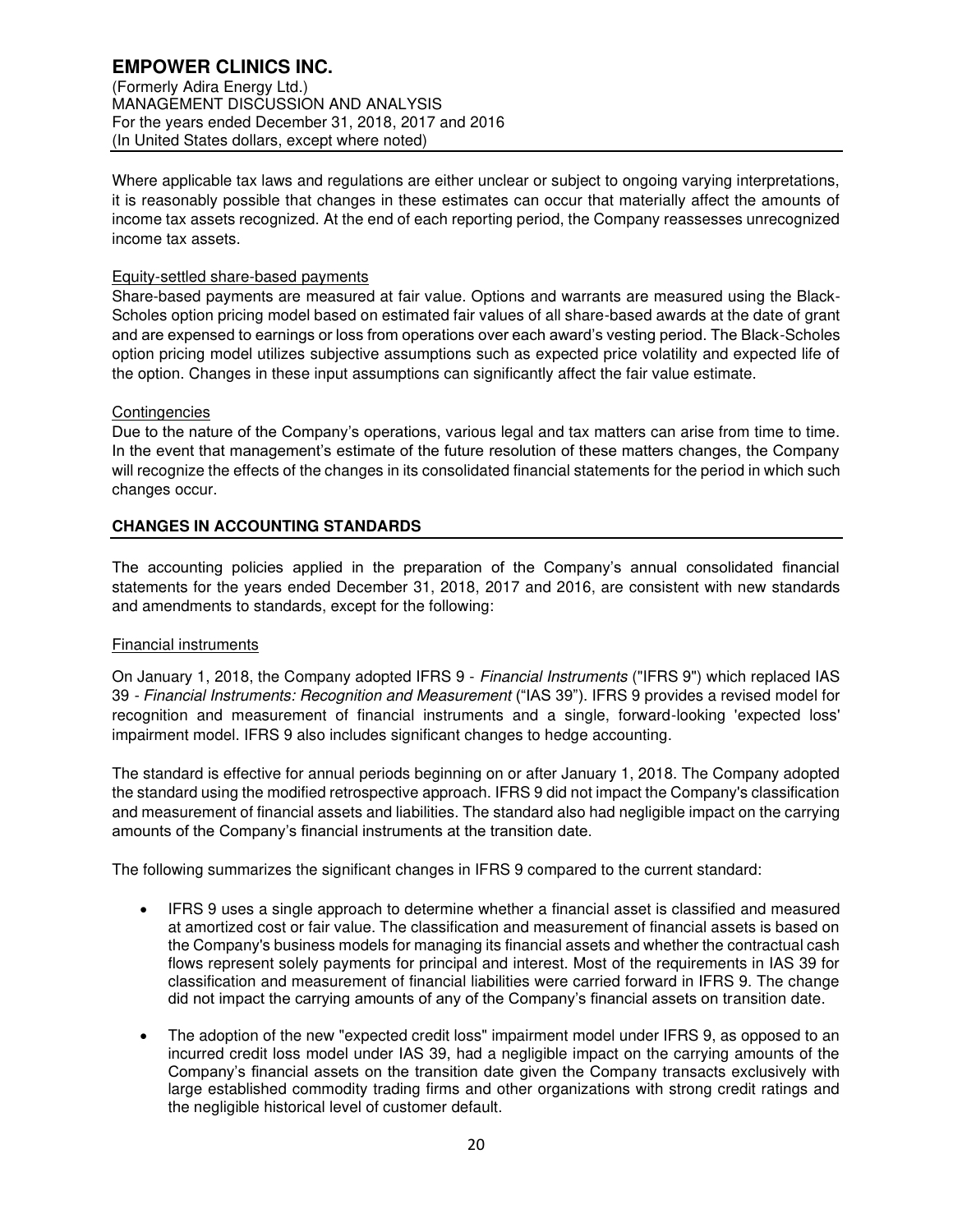The new general hedge accounting requirements retain the three types of hedge accounting mechanisms previously available under IAS 39. Under IFRS 9, greater flexibility has been introduced to the types of transactions eligible for hedge accounting, specifically broadening the types of instruments that qualify for hedging instruments and the types of risk components of nonfinancial items that are eligible for hedge accounting. In addition, the effectiveness test has been replaced with the principle of an "economic relationship". Retrospective assessment of hedge effectiveness is also no longer required. Enhanced disclosure requirements about an entity's risk management activities have also been introduced. The Company had not designated any of its financial instruments as hedges as at December 31, 2018 and 2017, or upon adoption of IFRS 9.

## Revenue recognition

On January 1, 2018, the Company adopted IFRS 15 - Revenue from Contracts with Customers ("IFRS 15") which supersedes IAS 18 - Revenue ("IAS 18"). IFRS 15 establishes a single five-step model framework for determining the nature, amount, timing and uncertainty of revenue and cash flows arising from a contract with a customer. The standard is effective for annual periods beginning on or after January 1, 2018. The Company adopted the standard on January 1, 2018, using the full retrospective approach without applying any practical expedients.

IFRS 15 requires entities to recognize revenue when 'control' of goods or services transfers to the customer whereas the previous standard, IAS 18, required entities to recognize revenue when the 'risks and rewards' of the goods or services transfer to the customer. The Company concluded there is no change in the timing of revenue recognition of its patient revenue under IFRS 15 compared to the previous standard as the point of transfer of risks and rewards of goods and services and transfer of control occur at the same time. As such, no adjustment was required to the Company's financial statements.

Additionally, IFRS 15 requires entities to apportion the transaction price attributable to contracts from customers to distinct performance obligations on a relative standalone selling price basis. The Company has evaluated its sales agreements and concluded delivery of patient service are the only performance obligations in the contracts and accordingly there was no change in the amount or timing of revenue recognition under the new standard.

## Other narrow scope amendments/interpretations

The Company has adopted amendments to IFRS 2 - Share-based Payments and IFRIC 22 - Foreign Currency Transactions and Advance Consideration, which did not have an impact on the Company's consolidated financial statements.

## Changes in accounting policies not yet effective

Certain pronouncements were issued by the International Accounting Standards Board ("IASB") or the IFRS Interpretations Committee ("IFRIC") that are mandatory for accounting periods after December 31, 2018. Pronouncements that are not applicable to the Company have been excluded from this note.

The following pronouncements have been issued but are not yet effective:

In January 2016, the IASB published a new accounting standard, IFRS 16 - Leases ("IFRS 16") which supersedes IAS 17 - Leases. IFRS 16 specifies how to recognize, measure, present and disclose leases. The standard provides a single lessee accounting model, requiring the recognition of assets and liabilities for all leases, unless the lease term is 12 months or less or the underlying asset has a low value.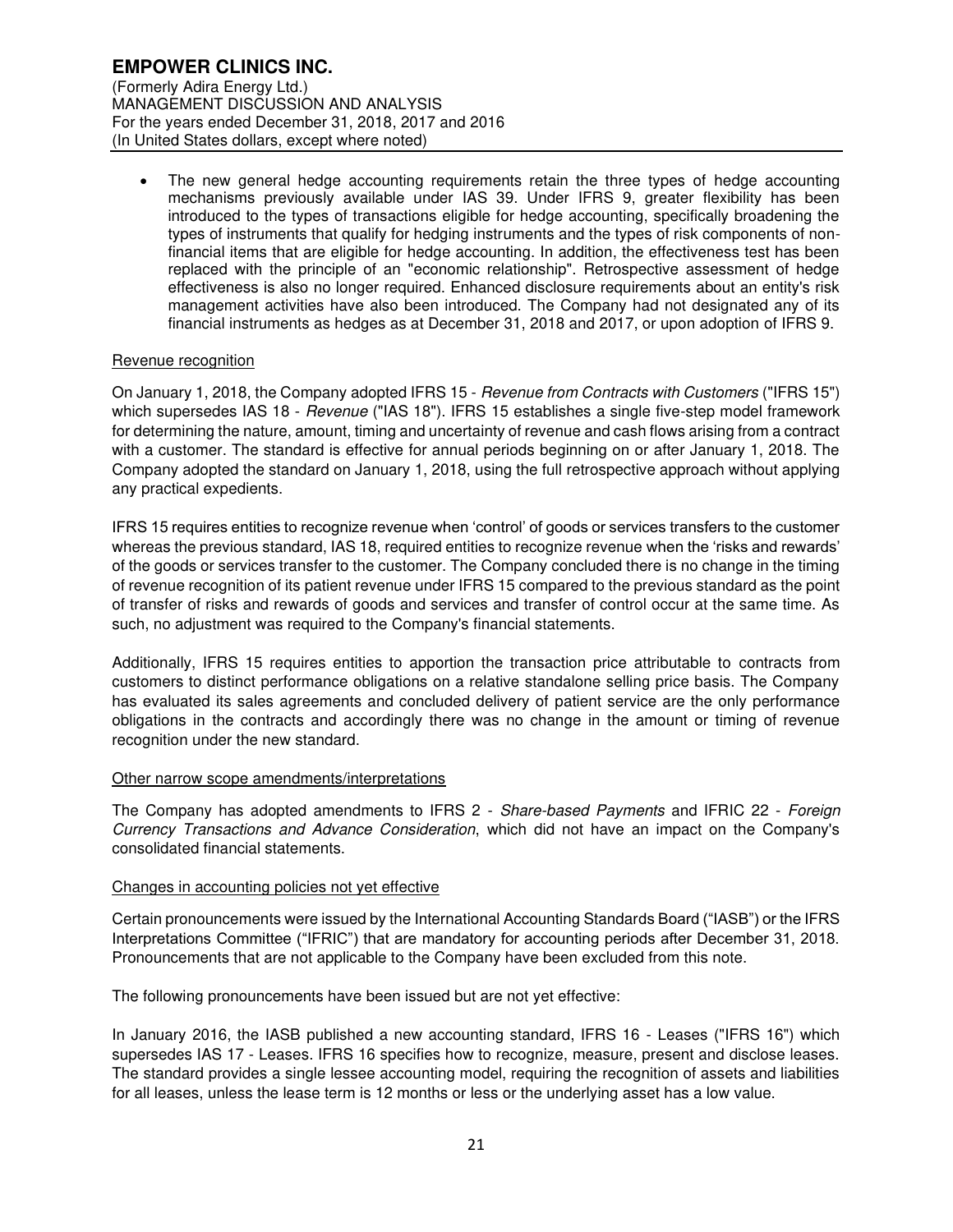The standard is effective for annual periods beginning on or after January 1, 2019, with early adoption permitted if IFRS 15 has also been applied. The Company will adopt IFRS 16 effective January 1, 2019.

Upon the adoption of IFRS 16, the Company expects to record a material balance of lease assets and associated lease liabilities related to leases with a term of 12 months or more previously classified as operating leases on the consolidated statements of financial position at January 1, 2019. Due to the recognition of additional lease assets and liabilities, a higher amount of depreciation expense and interest expense on lease assets and liabilities, respectively, will be recorded under IFRS 16 compared to the current standard. Additionally, a corresponding reduction in production costs is expected. Lastly, the Company expects a positive impact on operating cash flows with a corresponding increase in financing cash outflows under IFRS 16. The Company has not quantified these impacts. The Company is currently evaluating the impact of applying IFRS 16.

## **OUTSTANDING SHARE DATA**

The authorized capital of the Company consists of an unlimited number of common shares without par value. The Company had the following securities outstanding as at the date of this MD&A:

| <b>Type of Security</b> | <b>Number Outstanding</b> |
|-------------------------|---------------------------|
| <b>Common Shares</b>    | 120,645,545               |
| <b>Stock Options</b>    | 2.750.000                 |
| Warrants                | 41.977.096                |

# **RISKS AND UNCERTAINTIES**

**Regulatory Risks.** The Company operates in a new industry which is highly regulated and is evolving rapidly. Sometimes new risks emerge and management may not be able to predict all of them, or be able to predict how they may cause actual results to be different from those contained in any forward- looking statements. Failure to comply with the requirements of the State licensing agencies within which the Company operates would have a material adverse impact on the business, financial condition and operating results of the Company.

The Company will incur ongoing costs and obligations related to regulatory compliance. Failure to comply with regulations may result in additional costs for corrective measures, penalties or in restrictions of our operations. In addition, changes in regulations, more vigorous enforcement thereof or other unanticipated events could require extensive changes to the Company's operations, increased compliance costs or give rise to material liabilities, which could have a material adverse effect on the business, results of operations and financial condition of the Company.

The industry is subject to extensive controls and regulations, which may significantly affect the financial condition of market participants. The marketability of any product may be affected by numerous factors that are beyond the Company's control and which cannot be predicted, such as changes to government regulations, including those relating to taxes and other government levies which may be imposed. Changes in government levies, including taxes, could reduce the Company's earnings and could make future capital investments or the Company's operations uneconomic. The industry is also subject to numerous legal challenges, which may significantly affect the financial condition of market participants and which cannot be reliably predicted.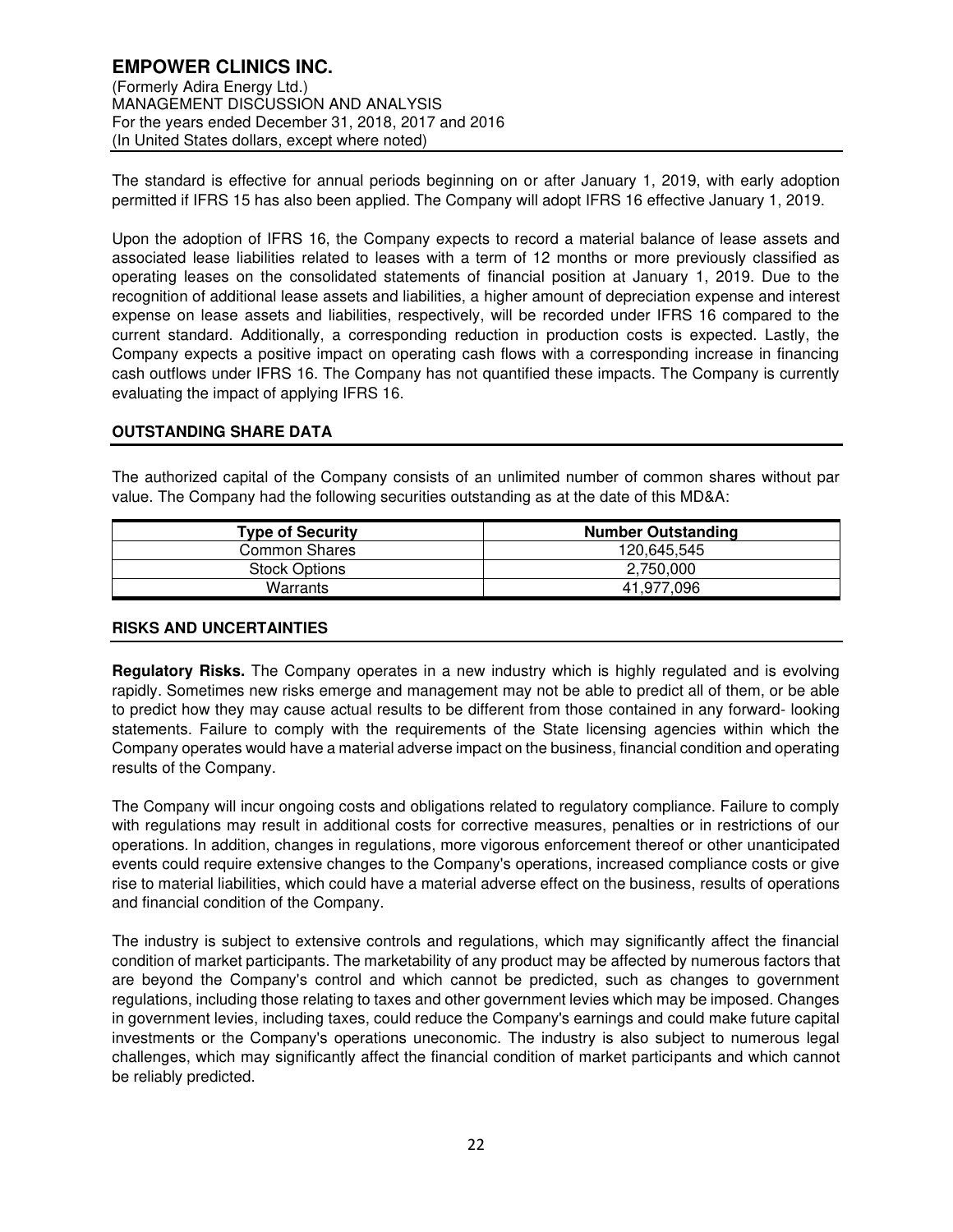**Change in Laws, Regulations and Guidelines.** The Company operates in an industry that is not recognized as a legal industry by the US Federal government.

The Company operates a growing network of physician-staffed medical cannabis clinics with a primary focus on enabling patients to improve and protect their health. These clinics operate in those states where the medicinal use of cannabis produces is permitted.

Beyond its primary public service business, the Company also garners royalties from the sale of proprietary medical cannabis products manufactured, dispensed, and delivered by third party channel partners. The Company will be dependent on its third party clients and channel partners for the success of this aspect of its business.

The Company's operations are subject to a variety of laws, regulations and guidelines relating to the manufacture, management, transportation, storage and disposal of medical cannabis and also including laws and regulations relating to health and safety, privacy and the conduct of operations While to the knowledge of the Company's management, the Company is currently in compliance with all such laws, changes to such laws, regulations and guidelines due to matters beyond the control of the Company may cause adverse effects to the Company's operations and the financial condition of the Company.

The industry is subject to extensive controls and regulations, which may significantly affect the financial condition of market participants. The marketability of any product may be affected by numerous factors that are beyond the Company's control and which cannot be predicted, such as changes to government regulations, including those relating to taxes and other government levies which may be imposed. Changes in government levies, including taxes, could reduce the Company's earnings and could make future capital investments or the Company's operations uneconomic.

**Market Risks.** The Company's securities will trade on public markets and the trading value thereof is determined by the evaluations, perceptions and sentiments of both individual investors and the investment community taken as a whole. Such evaluations, perceptions and sentiments are subject to change, both in short term time horizons and longer term time horizons. An adverse change in investor evaluations, perceptions and sentiments could have a material adverse outcome on the Company and its securities.

**Price Risks.** Cannabis is a developing market, likely subject to volatile and possibly declining prices year over year, as a result of increased competition. Because medical cannabis products are a newly commercialized and regulated industry, historical price data is either not available or not predictive of future price levels. There may be downward pressure on the average prices for medical cannabis products and that price volatility might not be favorable to the Company. Pricing will depend on the number of patients who gain physician approval to purchase medical cannabis. An adverse change in the cannabis prices, or in investors' beliefs about trends in those prices, could have a material adverse outcome on the Company and its securities.

**Financing Risks.** The Company will be dependent on raising capital through a combination of debt and/or equity offerings. There can be no assurance that the capital markets will remain favorable in the future, and/or that the Company will be able to raise the financing needed to continue its business at favorable terms, or at all. Restrictions on the Company's ability to finance could have a material adverse outcome on the Company and its securities.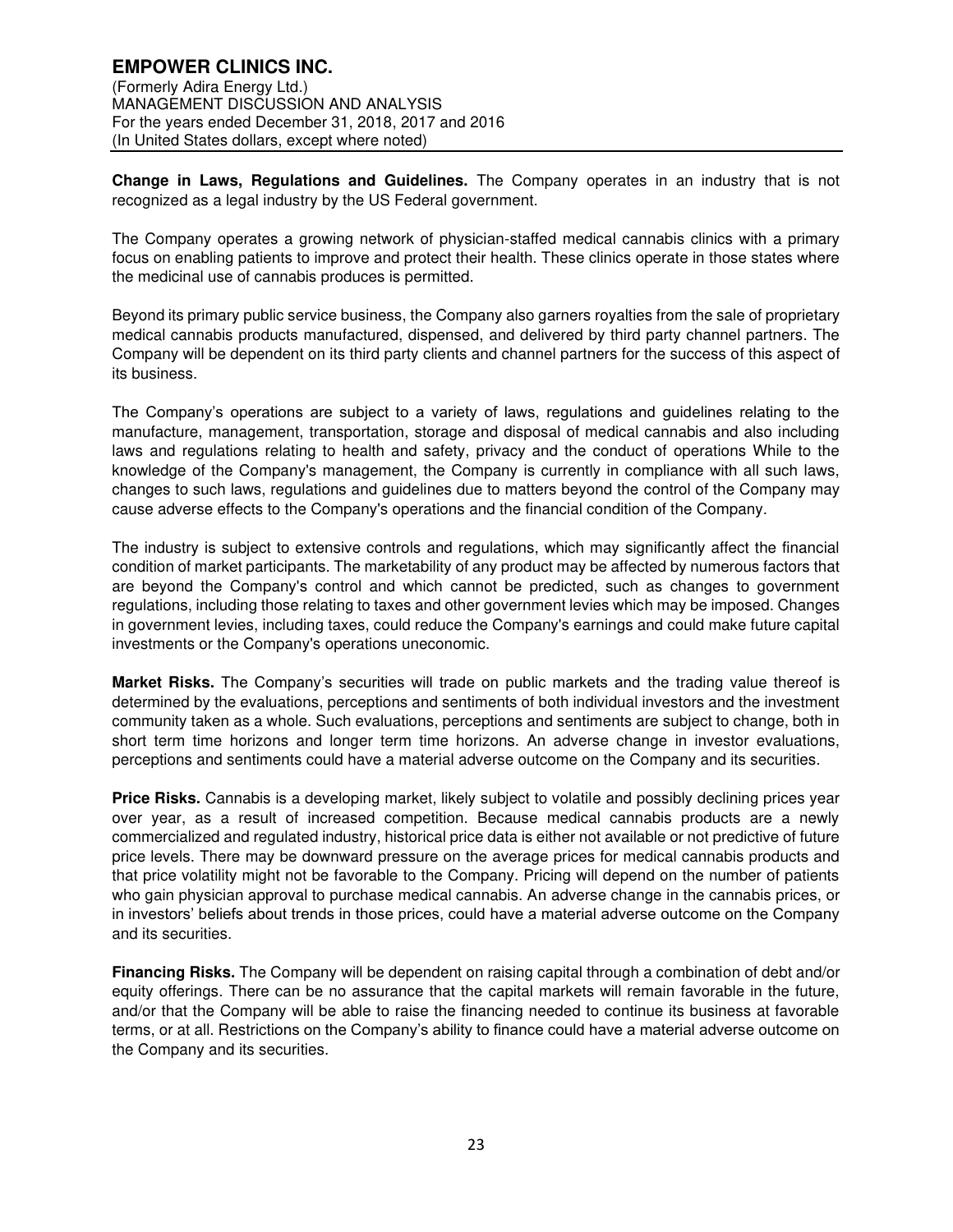**Share Price Volatility and Price Fluctuations.** In recent years, the securities markets in Canada have experienced a high level of price and volume volatility, and the market prices of securities of many corporations have experienced wide fluctuations which have not necessarily been related to the operating performance, underlying asset values or prospects of such companies. Such volatility has been particularly evident with regards to the share price of medical cannabis companies, which are public issuers in Canada.

**Key Personnel Risks.** The Company's efforts are dependent to a large degree on the skills and experience of certain of its key personnel, including the board of directors. The Company does not maintain "key man" insurance policies on these individuals. Should the availability of these persons' skills and experience be in any way reduced or curtailed, this could have a material adverse outcome on the Company and its securities.

**Competition.** There is potential that the Company will face intense competition from other companies, some of which can be expected to have more financial resources, industry, manufacturing and marketing experience than the Company. Additionally, there is potential that the industry will undergo consolidation, creating larger companies that may have increased geographic scope and other economies of scale. Increased competition by larger, better-financed competitors with geographic or other structural advantages could materially and adversely affect the business, financial condition and results of operations of the Company.

To remain competitive, the Company will require a continued level of investment in research and development, marketing, sales and client support. The Company may not have sufficient resources to maintain research and development, marketing, sales and client support efforts on a competitive basis which could materially and adversely affect the business, financial condition and results of operations of the Company.

**History of Net Losses; Accumulated Deficit; Lack of Revenue from Operations.** The Company has incurred net losses to date. The Company may continue to incur losses. There is no certainty that the Company will operate profitably or provide a return on investment in the future.

**Uninsurable risks.** The Company may become subject to liability for events, against which it cannot insure or against which it may elect not to insure. Such events could result in substantial damage to property and personal injury. The payment of any such liabilities may have a material, adverse effect on the Company's financial position.

**Financial Instruments & Other Instruments.** The Company's financial instruments consist of cash, accounts payable and accrued liabilities and due to related parties, convertible debt and loans payable. Cash is classified as fair value through profit or loss and recorded at fair value. Accounts payable and accrued liabilities, due to related parties and shareholder's loan are classified as other current liabilities, The fair value of cash, accounts payable and accrued liabilities, and due to related parties are equal to their carrying value due to their short-term maturity. Unless otherwise noted, it is management's opinion that the Company is not exposed to significant interest, currency or credit risks arising from these financial instruments.

The fair value of arms-length financial instruments approximates their carrying value due to the relatively short- term to maturity.